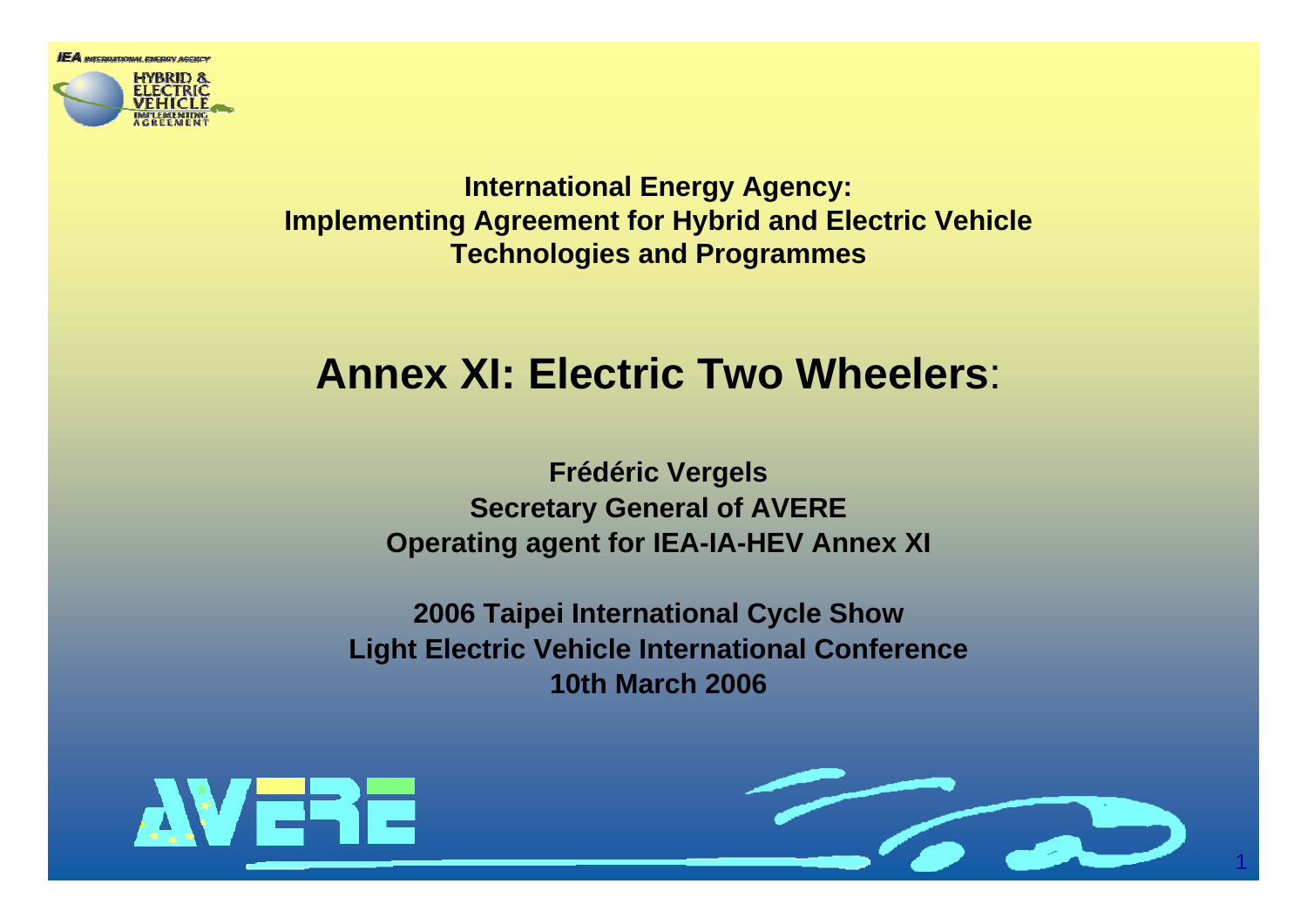

- 11 national sections
- Indirectly over 500 members
- European network of industrial manufacturers and suppliers for electric vehicles

• Non profit-making association created in 1978 under the aegis of the European Union



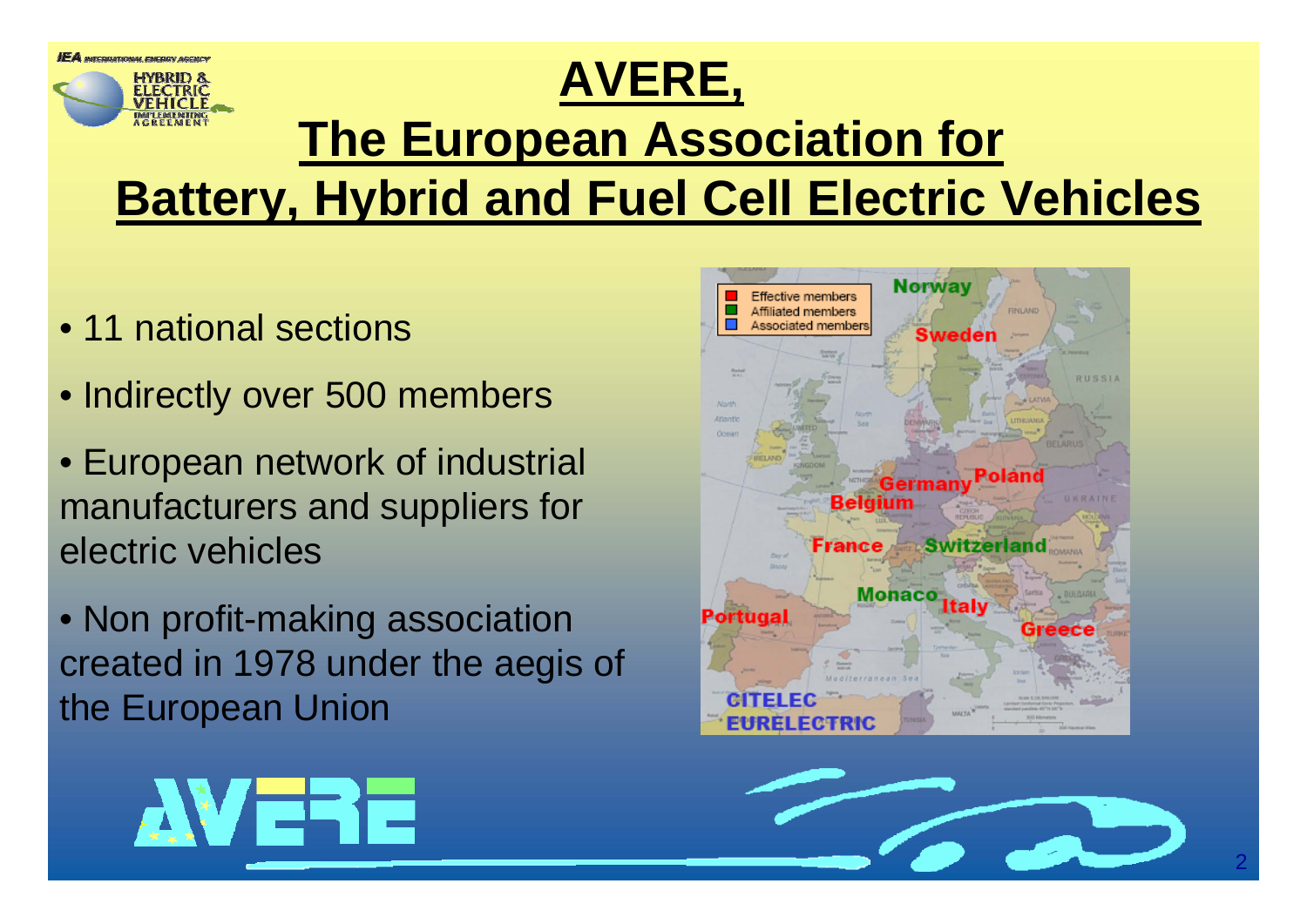

• Promoting the use of Battery, Hybrid and Fuel Cell Electric Vehicles and to rationalize the efforts of its member companies in the scientific and technological developments

• Forming, with EDTA and EVAAP, the World Electric Vehicle Association





3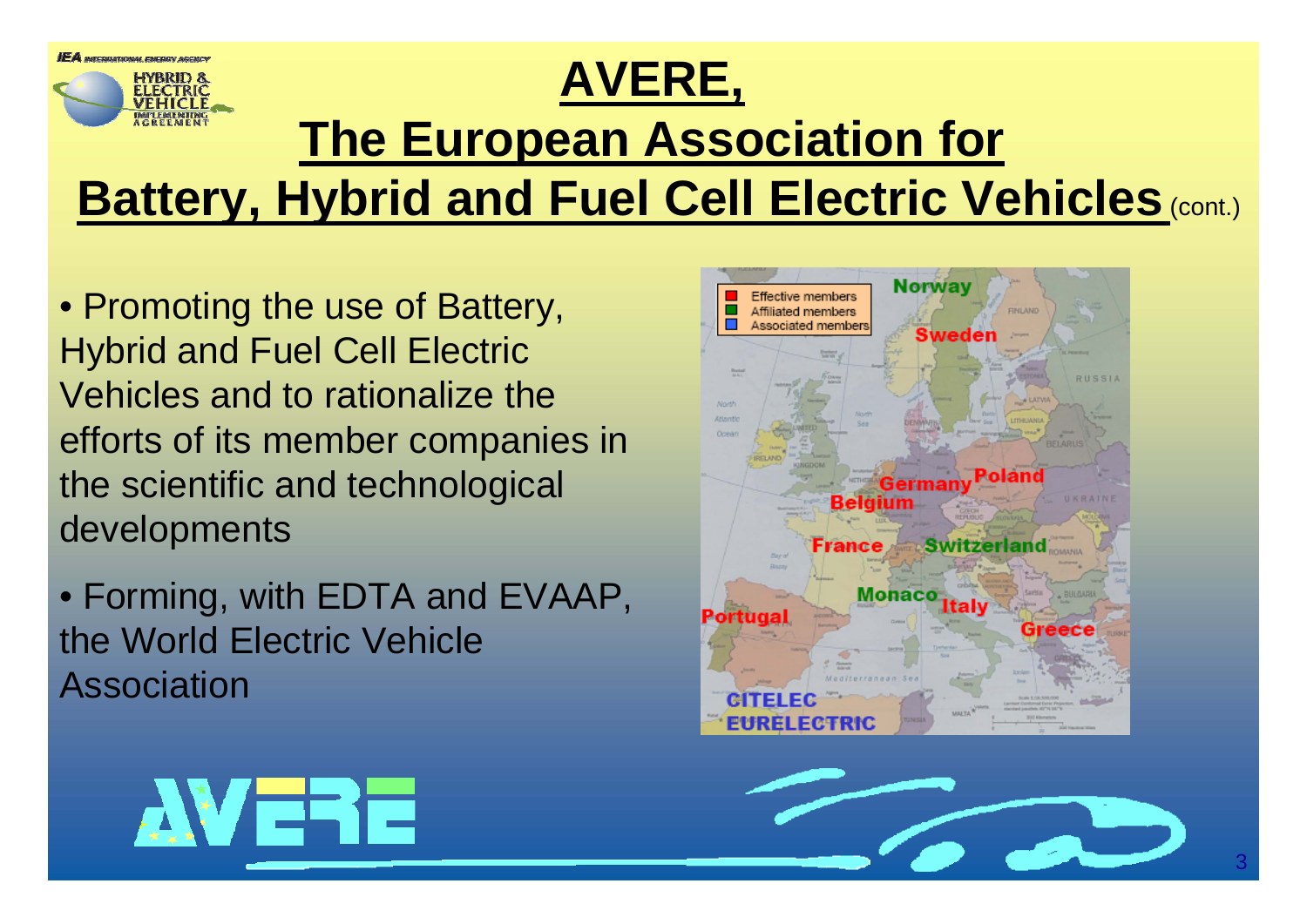

# **Some key facts in Europe**

- 2 trips on 3 are done per car
- Pedestrian and bike trips reduced by 33% between 1982 and 1994 and by another 33% during the last ten years
- Cycling commuting to work: 32% in 1959 14% in 1994 and 6% in 2004
- Half of the households has no bike
- Bicycles and scooters only used for 3% of the trips
- ... in spite of increasing infrastructure's quality



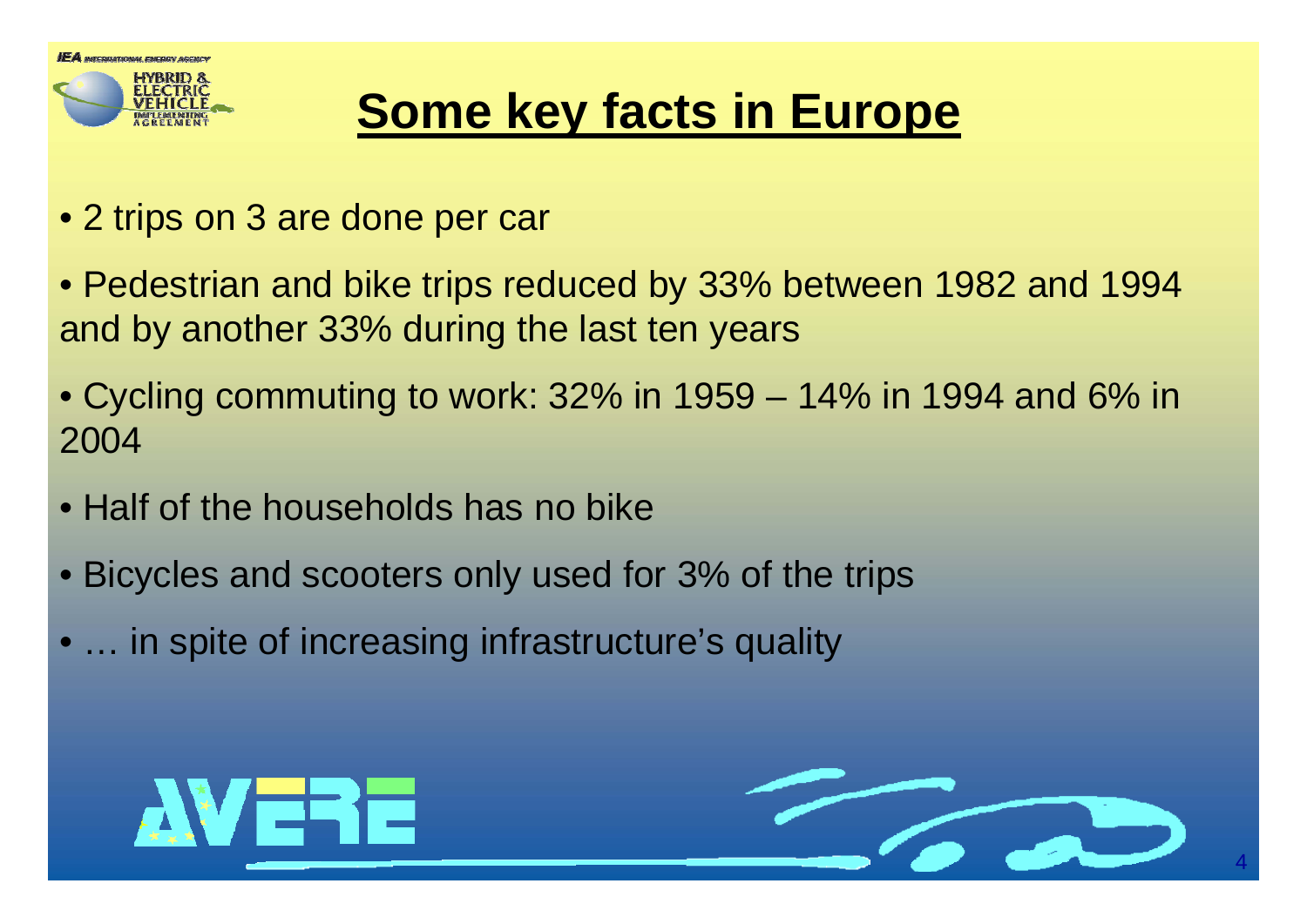

# **However the trend is changing**

- Good sportive image
- Health concern
- Ecologically friendly (global and local)
- Noise pollution
- Costs of "traditional" trips
- Congestion



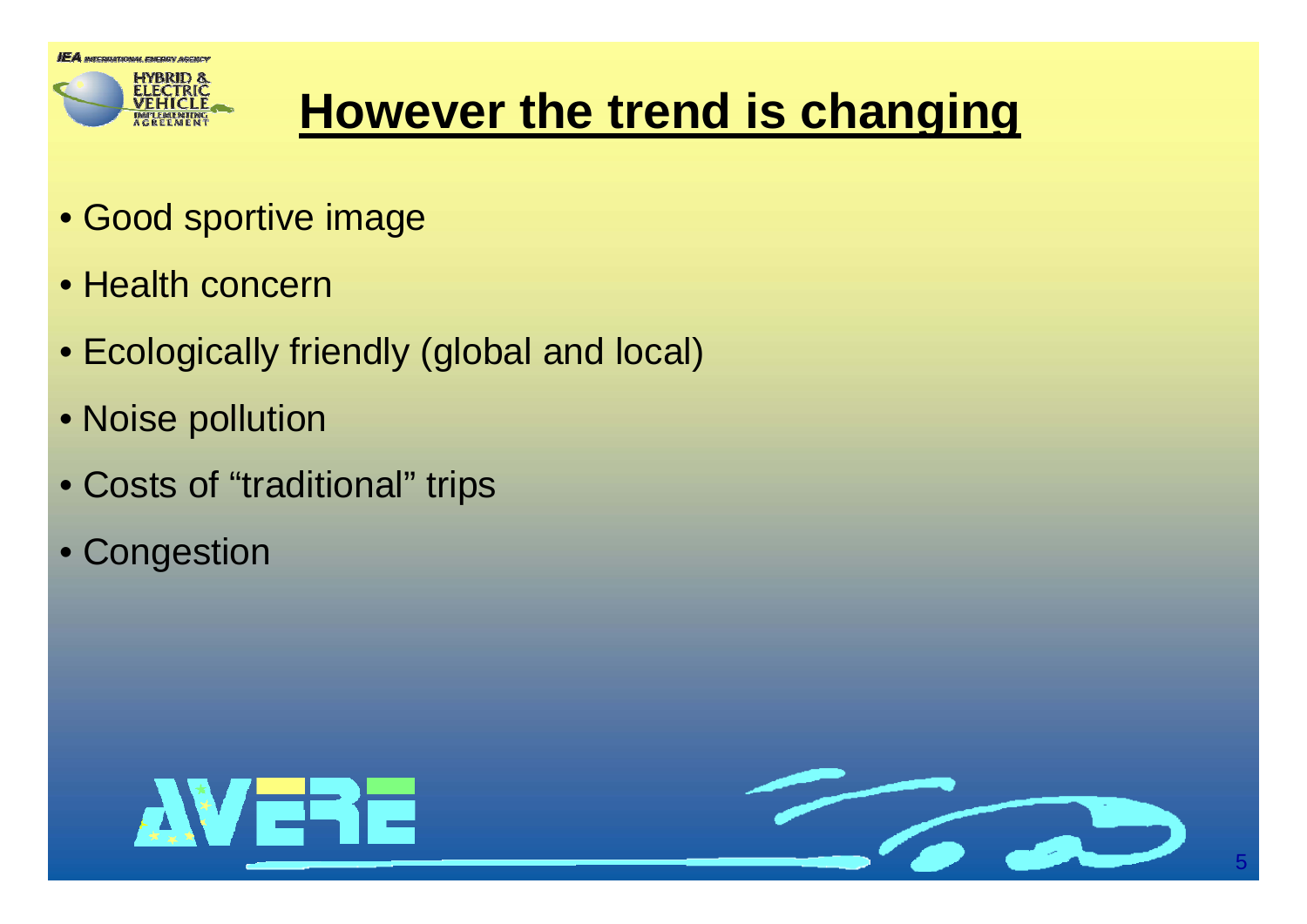### **Electric motorization will speed up the process**

- <u>Bicycles</u>: reduced physical effort
- **Scooters: no noise and no pollution on the spot** (much lower than conventional cars on a global scale and possibility to run on renewable)

The advantages of electric two-wheelers are obvious as they operate fully emission free, are silent and require much less road space than cars

> Therefore, these vehicles are a key factor in sustainable mobility for the city of tomorrow



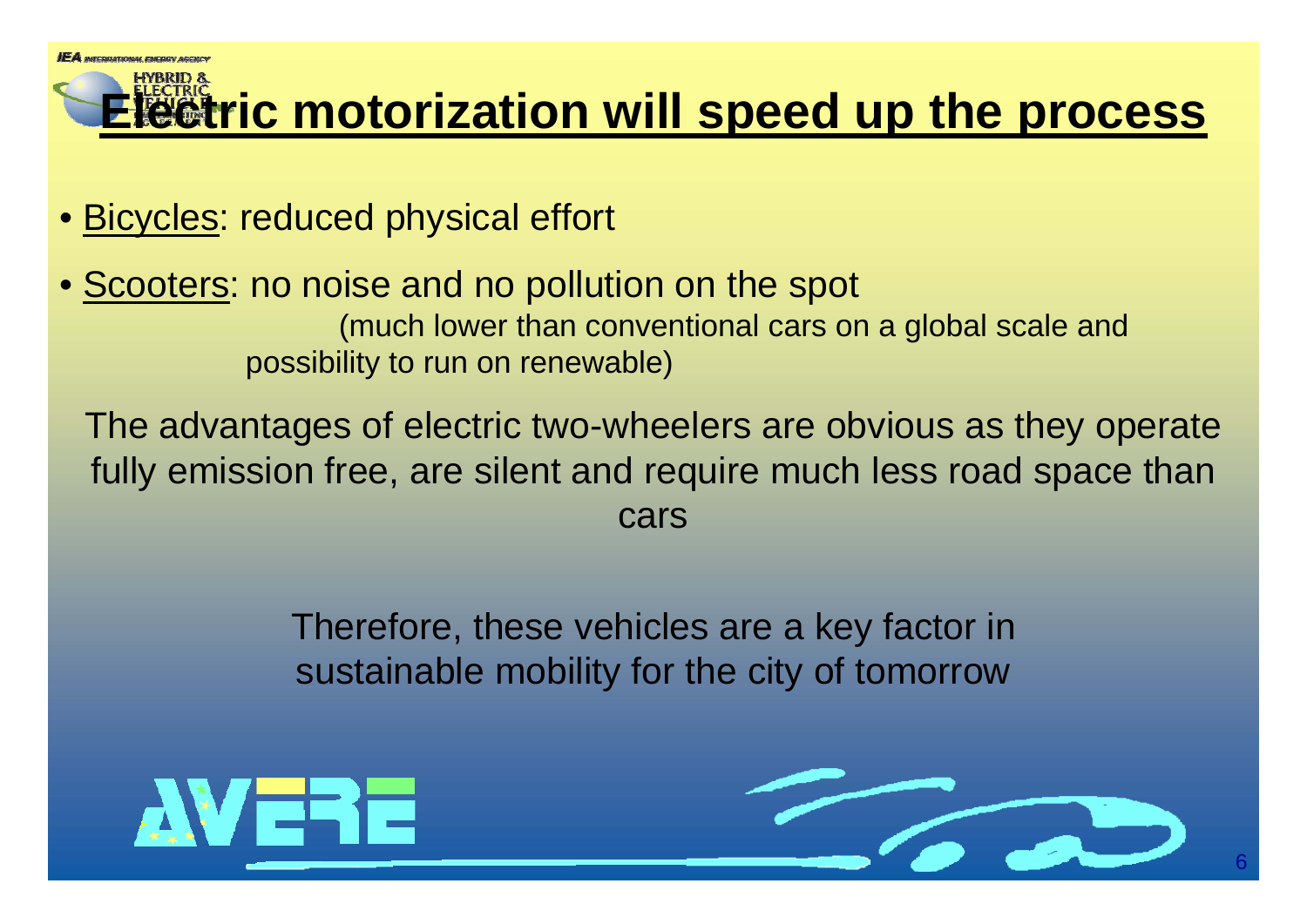

### **Barriers – e-scooters**

- •Range of up to 45 km travel per single charge
- •Recharging time
- •Limited non-modifiable speed
- •Battery performance
- •Legislative context



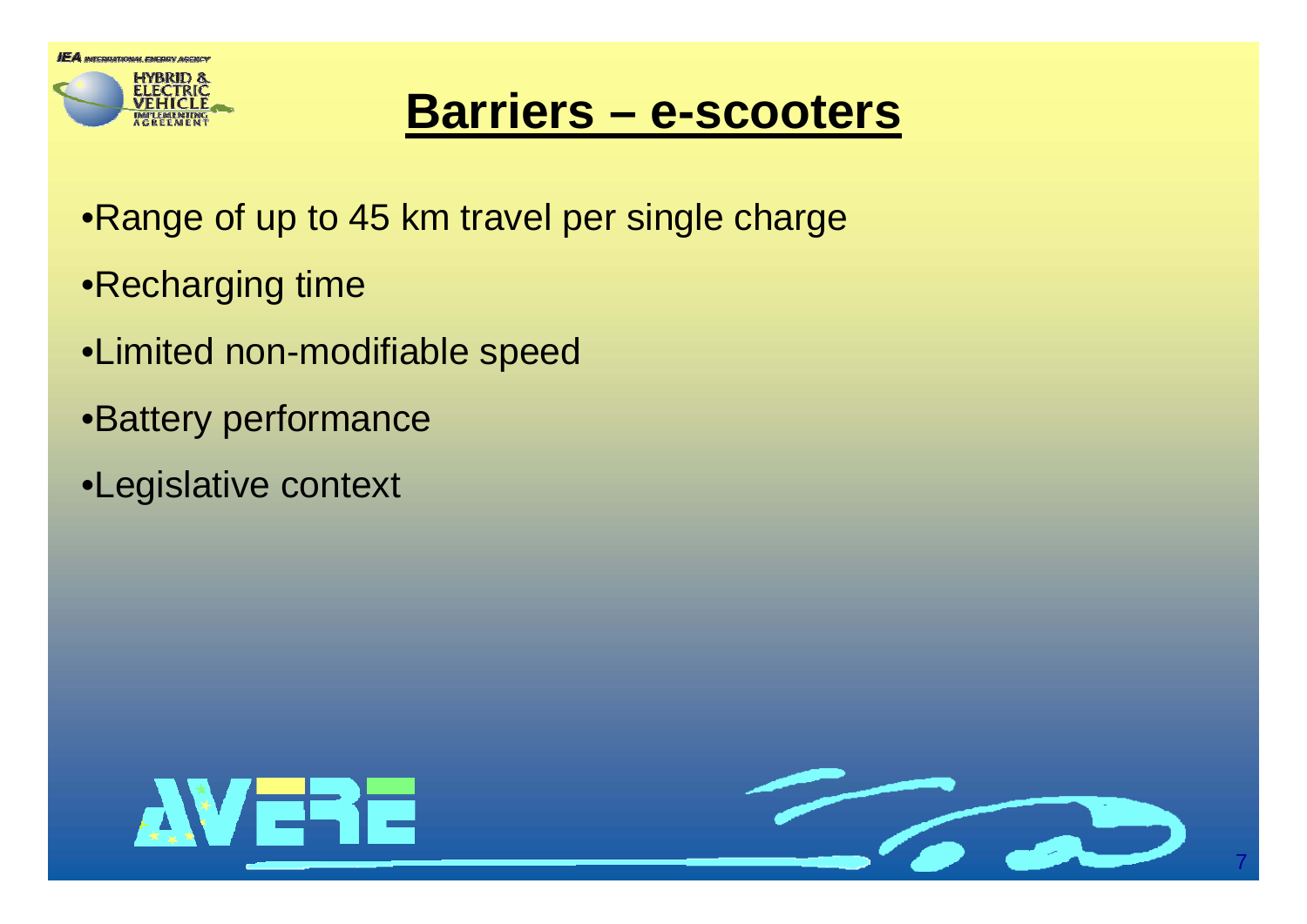

### **Barriers – e-bikes**

•Considered as targeting a group of people with reduced biking capacity

•Assistance often considered as too weak in a number of cases and for some types of bicycles



8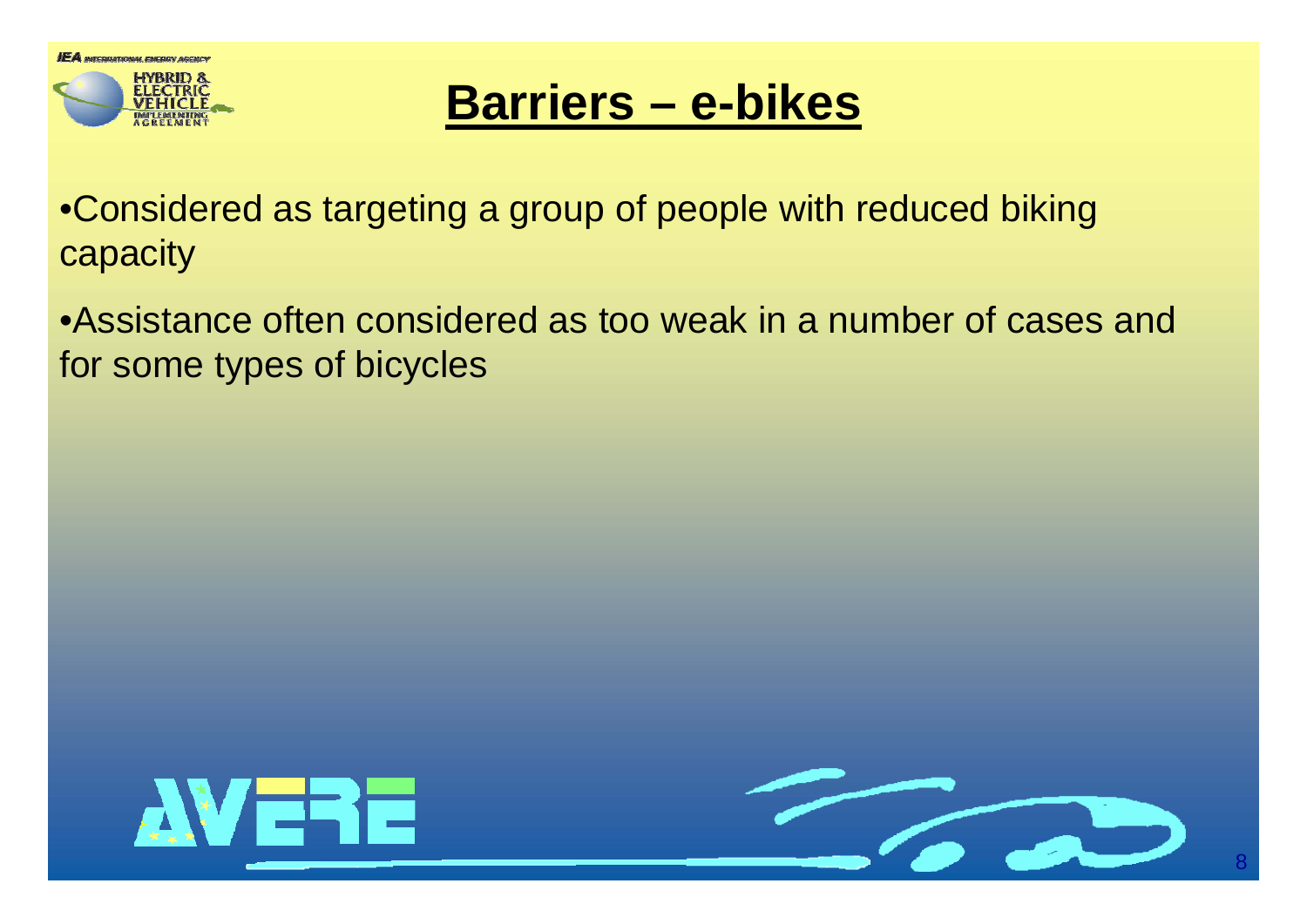

### **Barriers**

In order to be marketable electric two-wheelers have to compete in terms of performance, price, reliability and maintenance costs, with any existing gas version

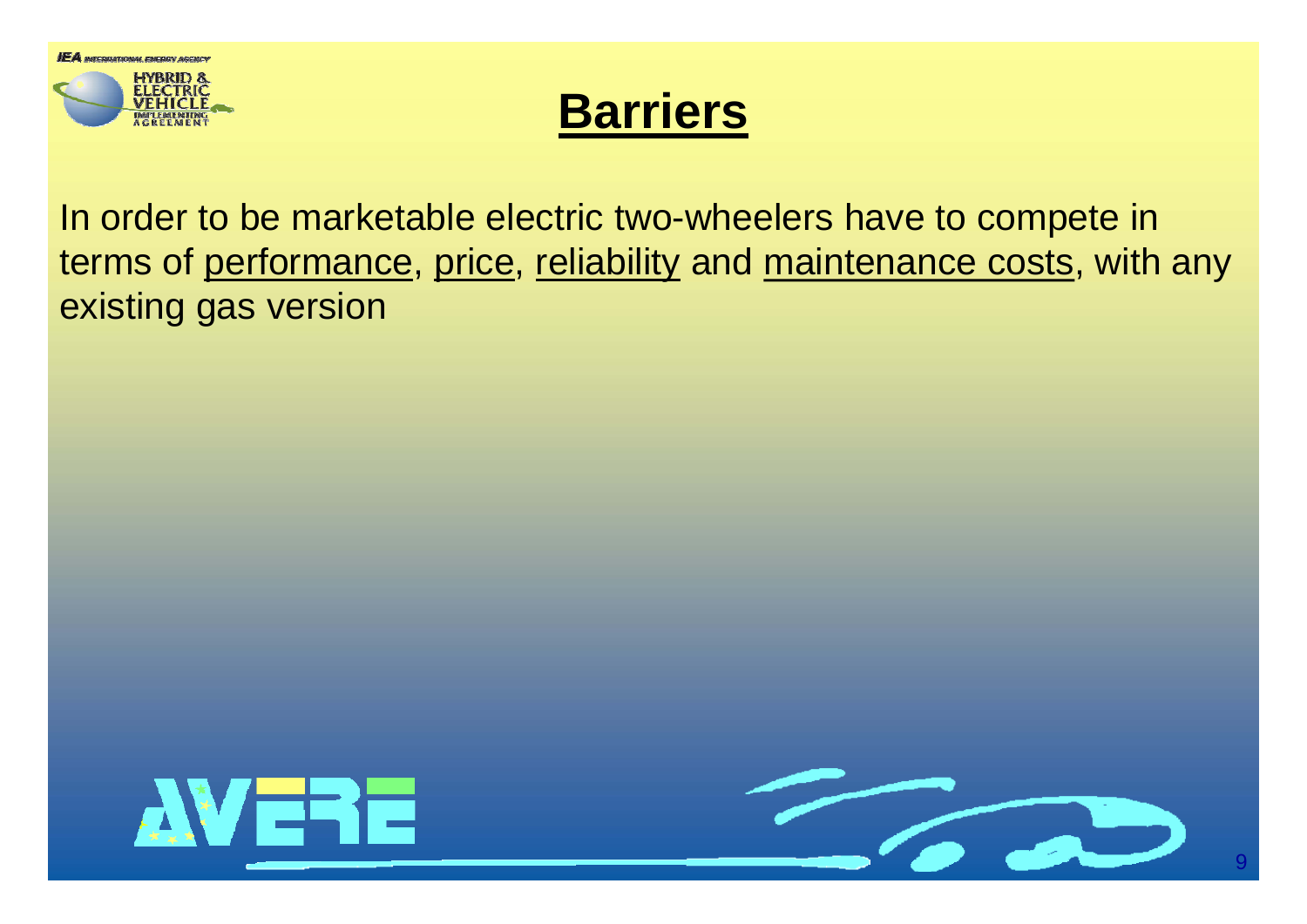### **Expectations from the manufacturers**

• For future applications, the product improvement of electric twowheelers is crucial, in particular more reliable and better performing batteries

- The price of e-bikes and e-scooters remains an obstacle. This also concerns mainly the price of batteries
- To avoid too optimistic figures



10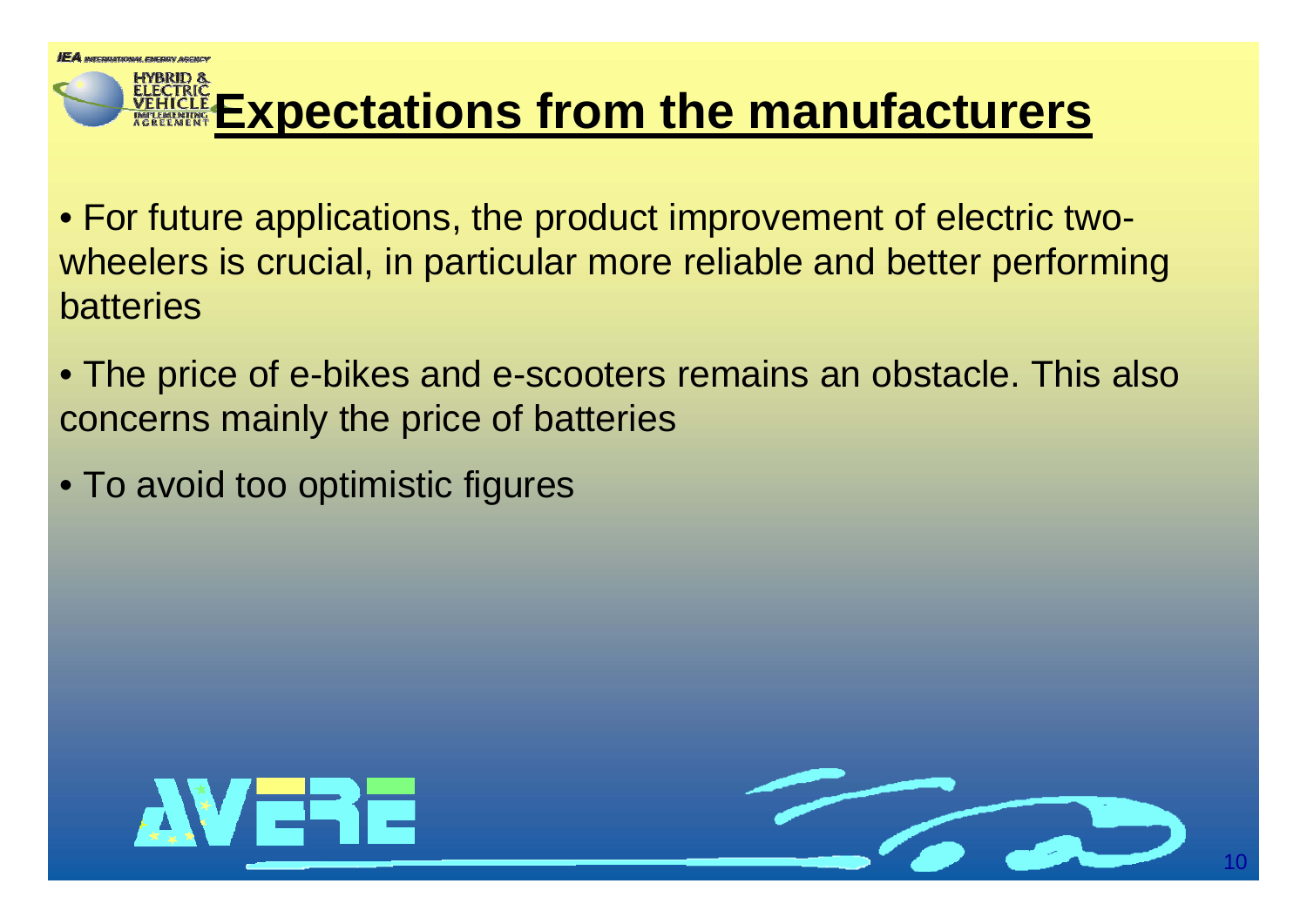## **Expectations from the public authorities**

#### **(all levels)**

- To emphasize their desire for a future with clean vehicles
- To introducing beneficial incentives for buying as well as using them
- To favor areas, closed to ICE vehicles, like city centers and other environmentally sensitive areas like small islands that are a perfect setting for the use of electric two- and three-wheelers
- To demonstrate the suitability of these vehicles as a practical mobility means in urban and/or other restricted areas



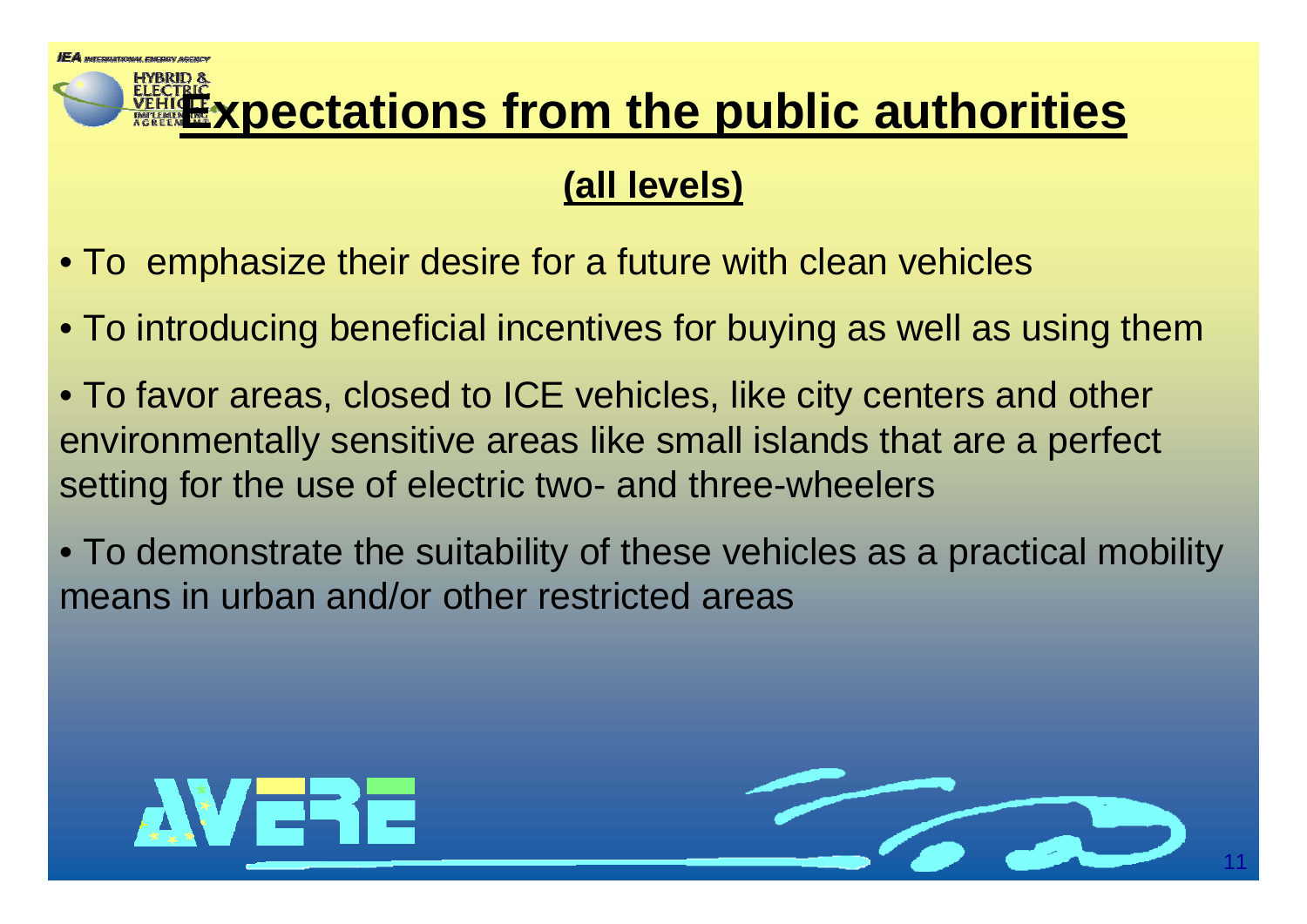

# **Expectations from the IEA Annex**

- To foster the market take off
- To analyse factors favouring or hindering electric two-wheelers introduction and use
- To create synergies to help manufacturers entering into new markets
- To foster emergence of new manufacturers
- To increase public awareness of electric two wheelers
- To develop best practices and the role of cities
- To foster cooperation and coordination in market introduction



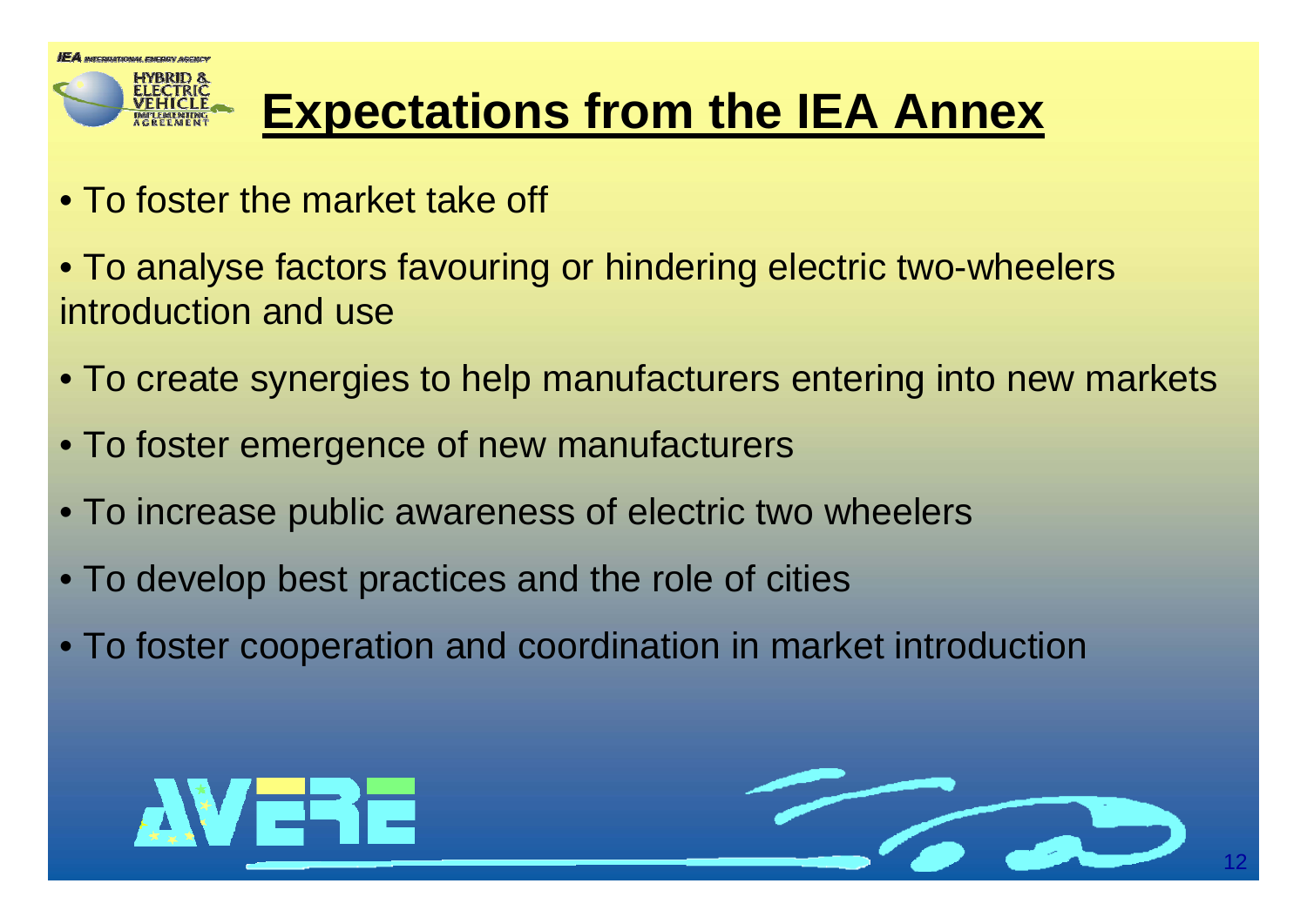



# **Background**

- $\bullet$  Electric motorcycles and bicycles can replace trips of cars and motorcycles with internal combustion engines.
- • Thus, they can reduce energy consumption and environmental impacts.
- • Several governments have supported market introduction, not all with success.
- Some vehicles sale well in some countries but fail in other countries



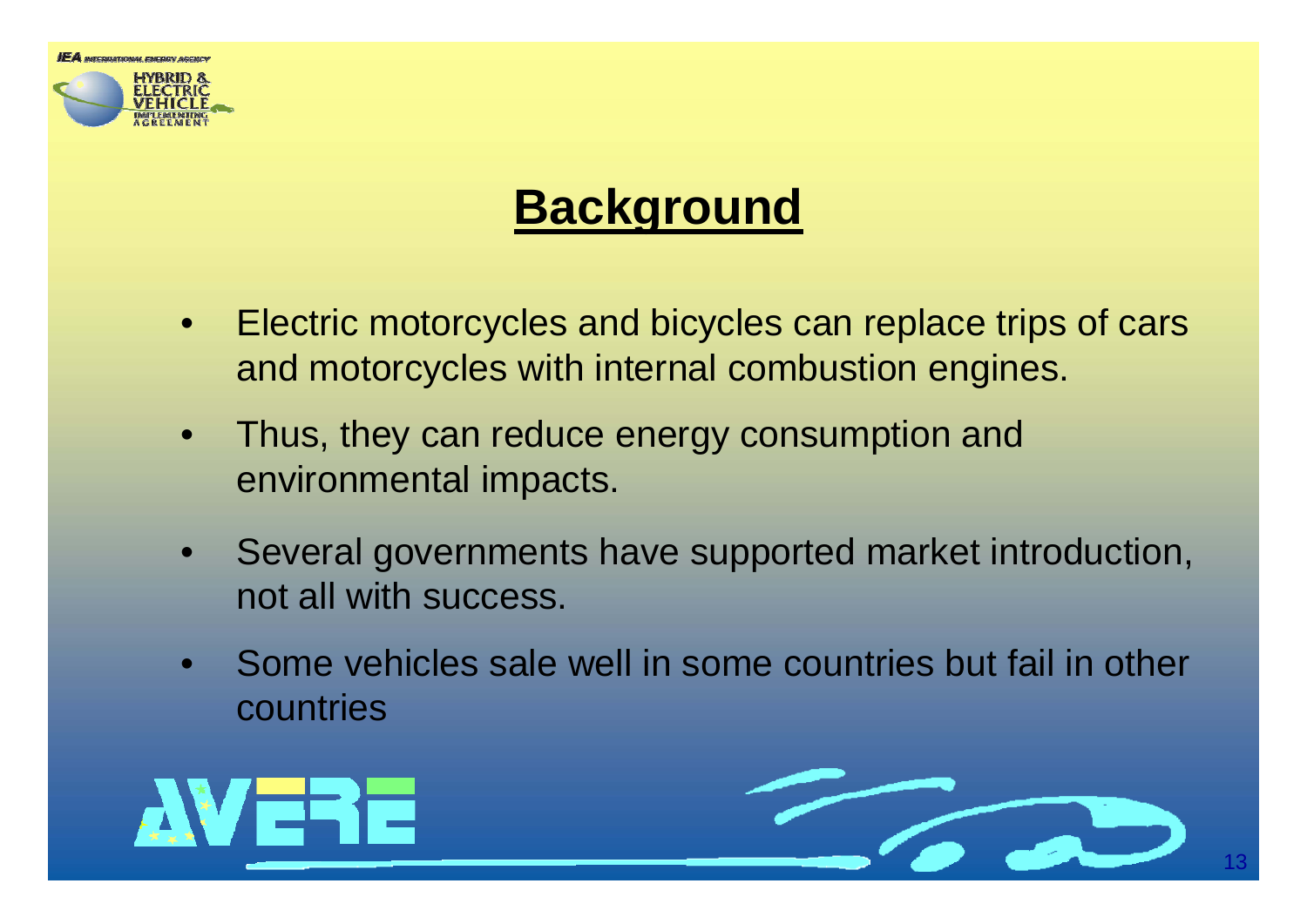

## **Background**

- $\bullet$ Lack of knowledge in marketing
- $\bullet$ Lack of coordination between policy and industry
- $\bullet$ Lack of awareness?

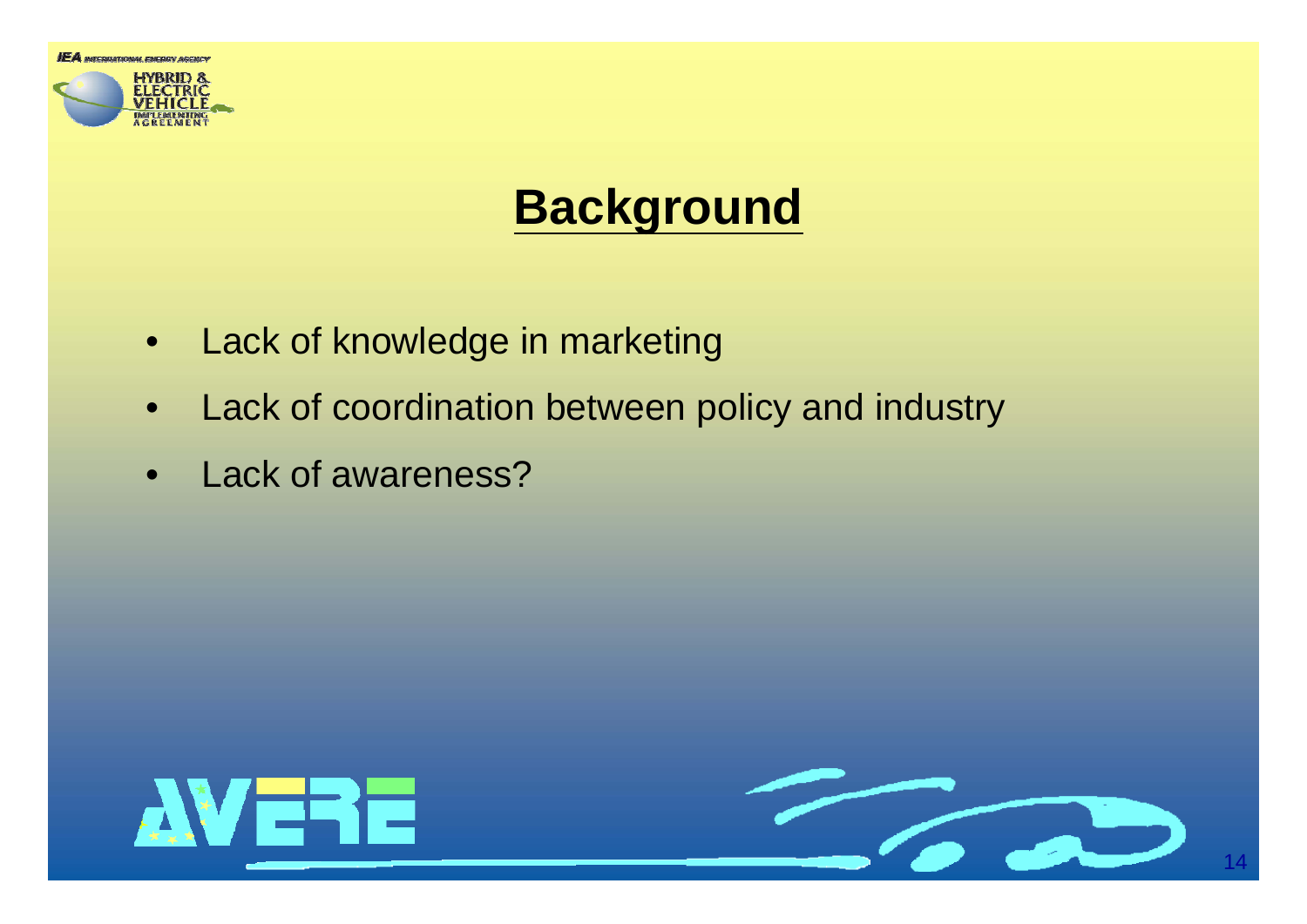



## **Objective**

- • Specify success factors and obstacles to market penetration
- $\bullet$  Develop means and ways to successful market introduction
- $\bullet$  Point out energy and environmental potentials as justification for governmental support
- $\bullet$  Institutionalize experience exchange on an international level



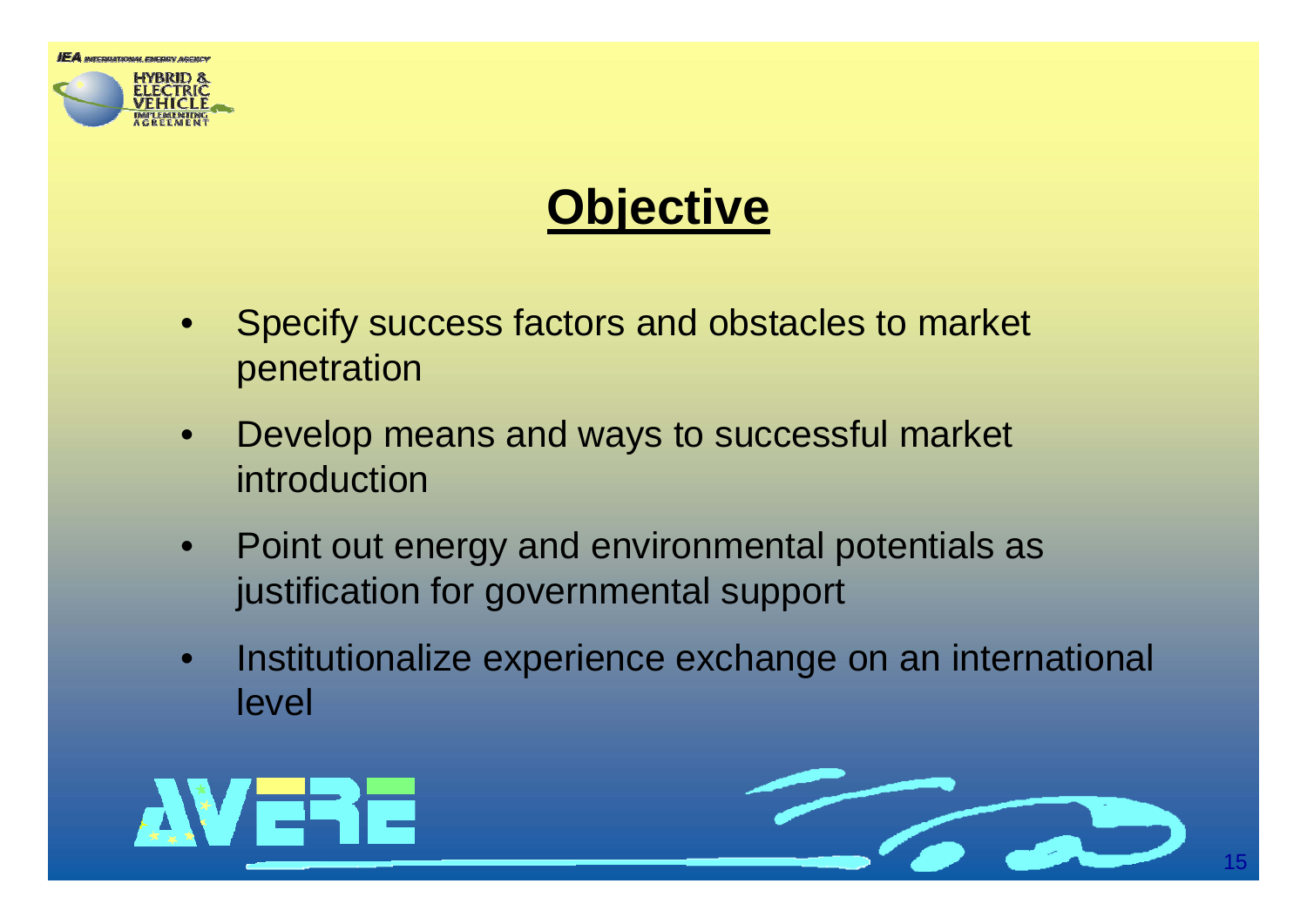

### **Project outline**

- 5 Partners so far (AVERE, NewRide, Cycle Electric, ITRI, Tokyo R&D
- $\bullet$ **Possibility to join**
- •5 Subtasks
- $\bullet$ Project period: spring 2006 – spring 2008



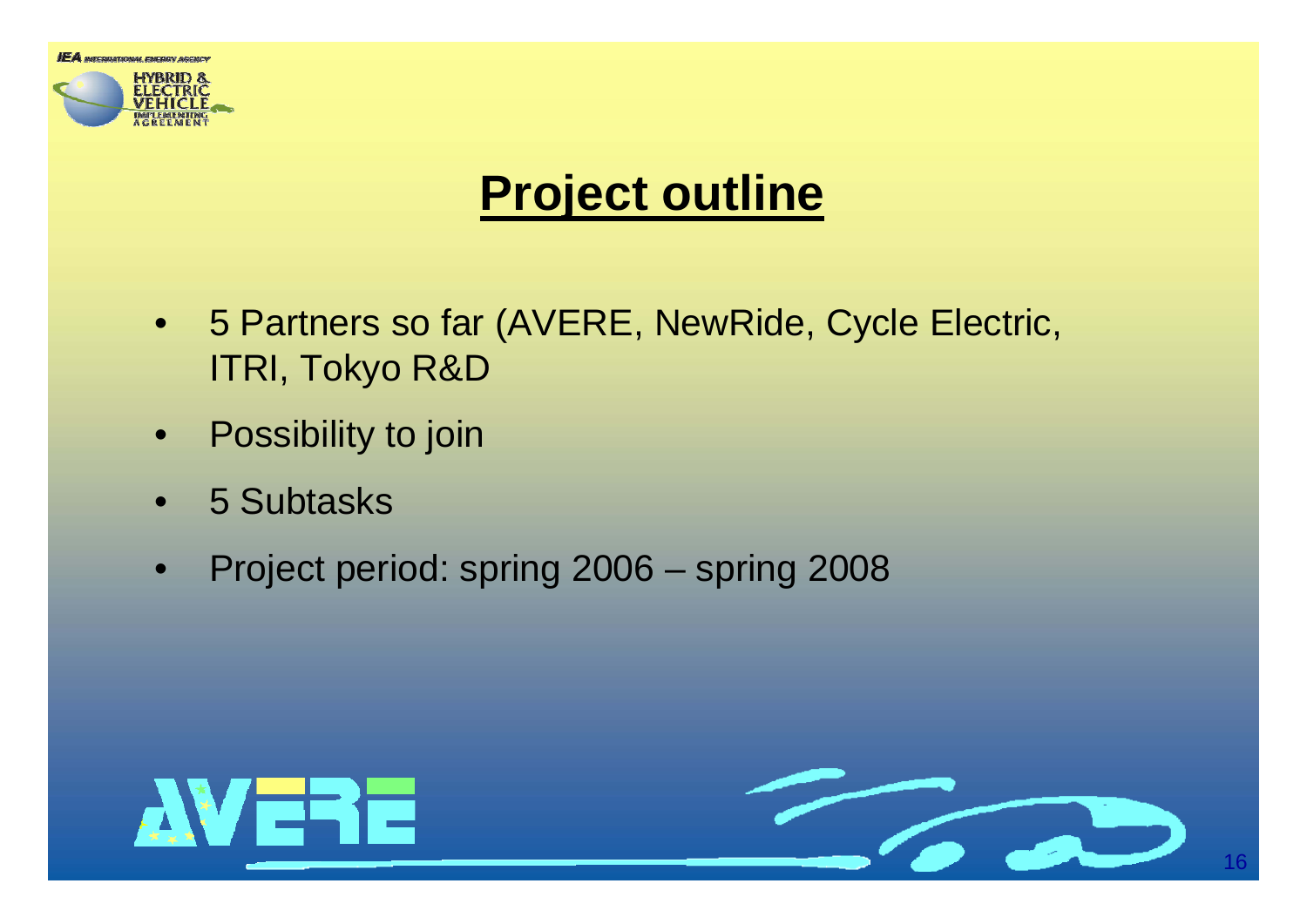

## **5 Sub tasks**

- •Energy saving and market potential
- $\bullet$ Market introduction
- $\bullet$ Vehicle technology
- •**Infrastructure**
- $\bullet$ Sharing experience



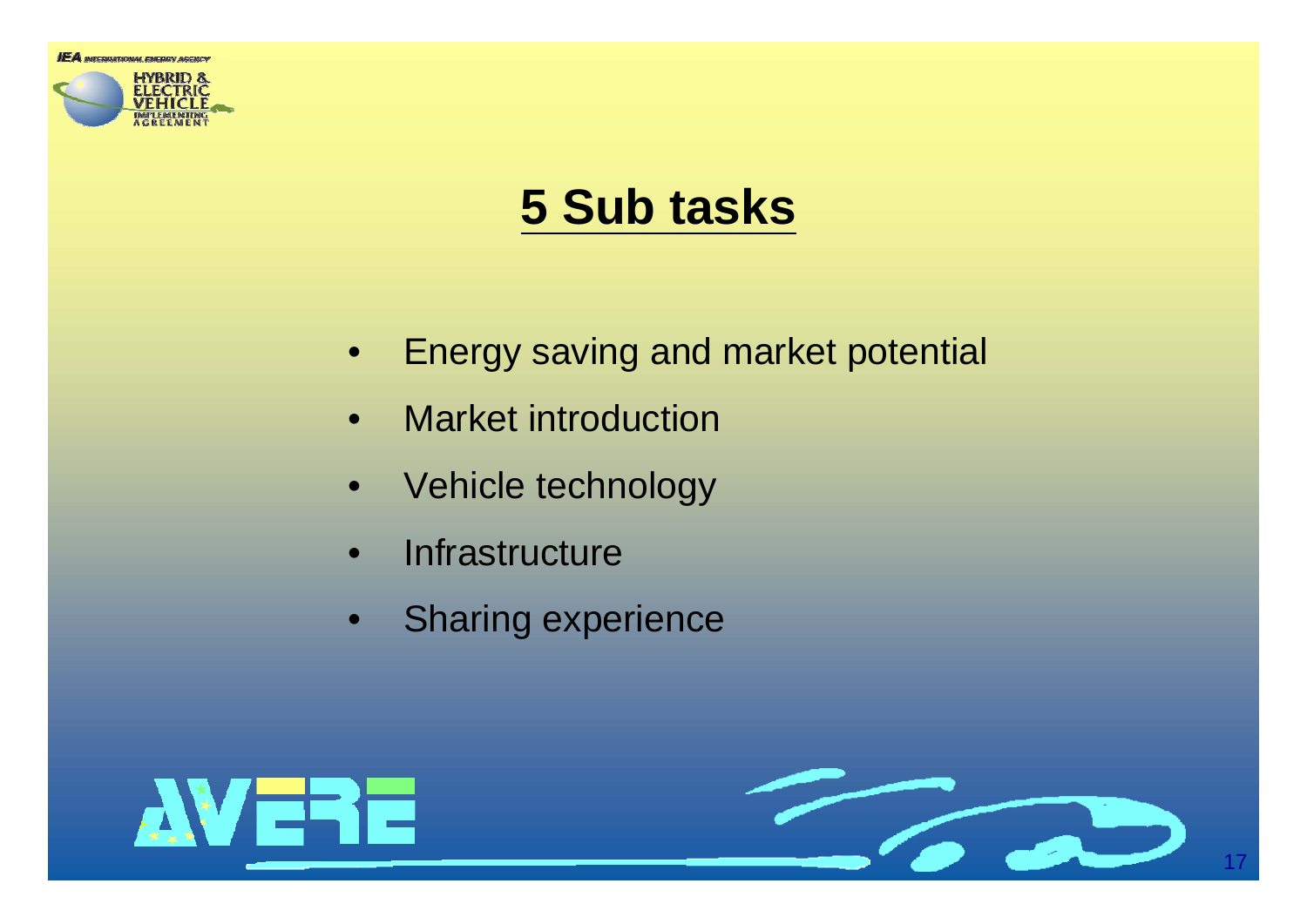# **Subtask 1: Energy saving and market potentials**

This Subtask analyses the theoretical background of the market of electric two wheelers, namely:

•Specifying the relevant factors which determine the market introduction of electric two wheelers. •Description of these factors in the participating countries. •Analysis of the roles of the key players in the market introduction of electric two wheelers. •Justification of governmental support.



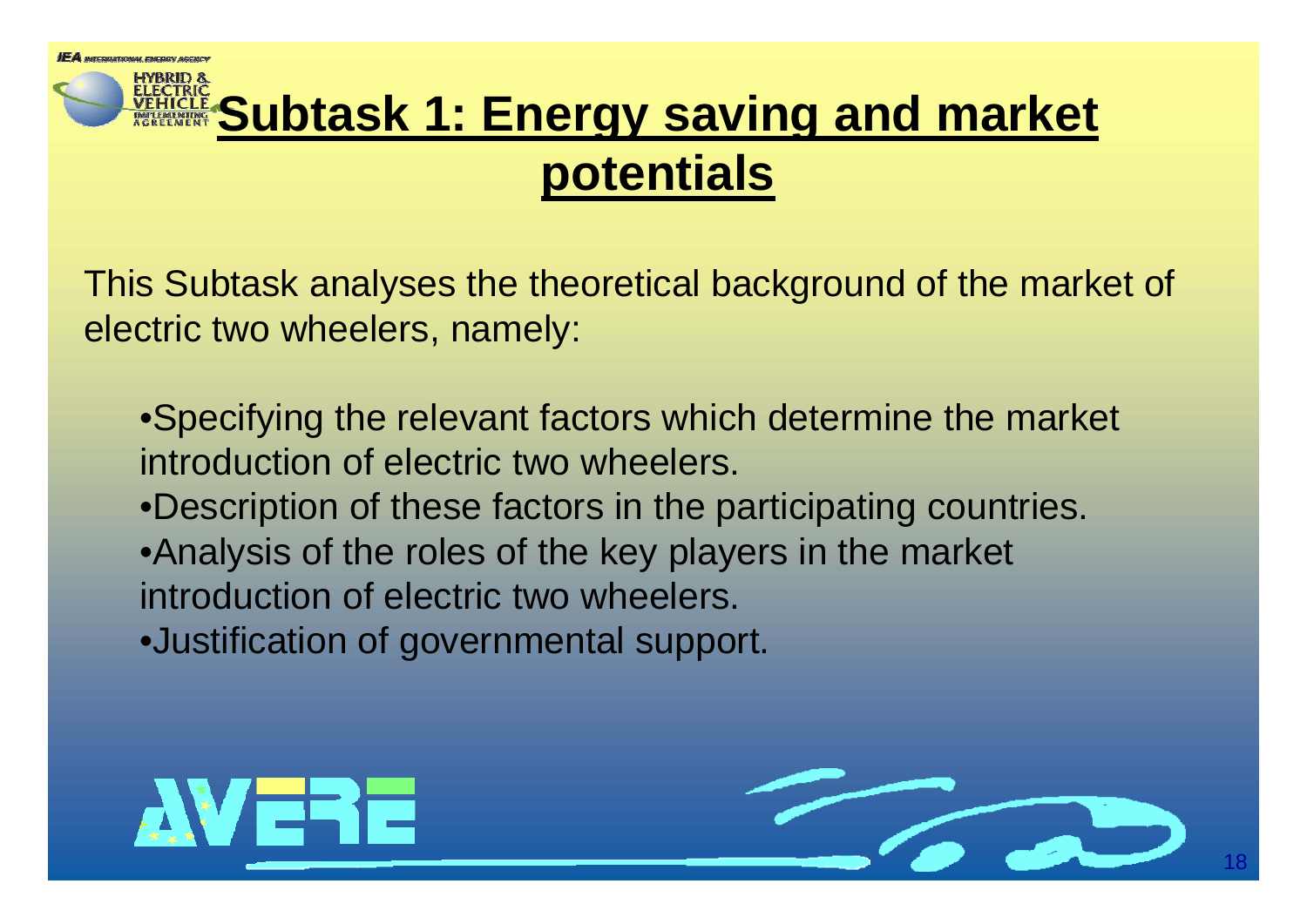

# **Subtask 2: Market introduction**

Integration of electric two wheelers into the existing urban transportation systems.

Recommendations on how to create "favourable conditions for the market introduction of electric two wheelers"

Recommendations to manufacturers on the export of electric two wheelers into countries with market conditions which differ from those in the domestic market.



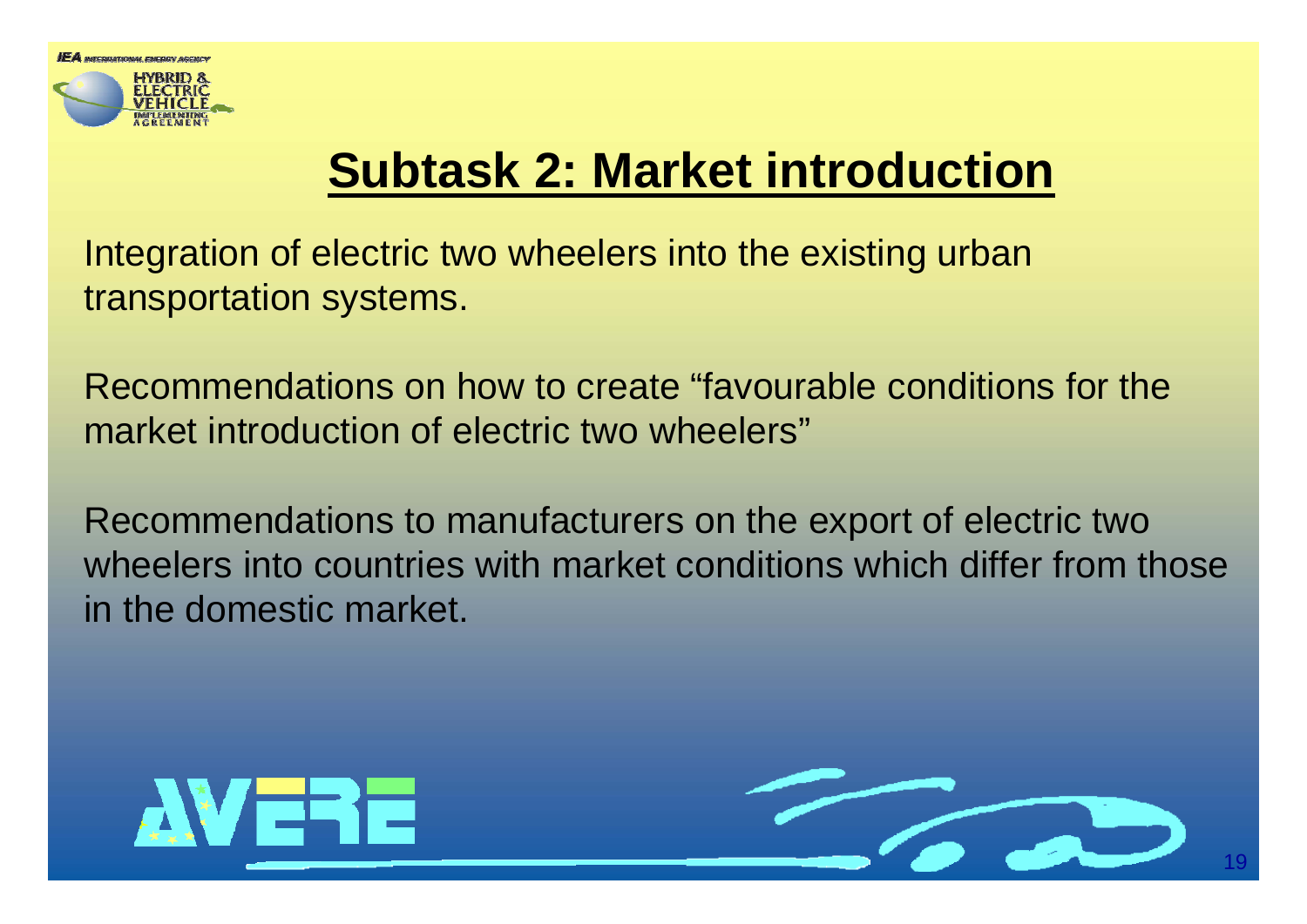

# **Subtask 2: Market introduction** (cont.)

Guideline for establishing national and local networks which help to overcome the barriers for market introduction.

Developing promotional measures in order to improve the conditions for market introduction



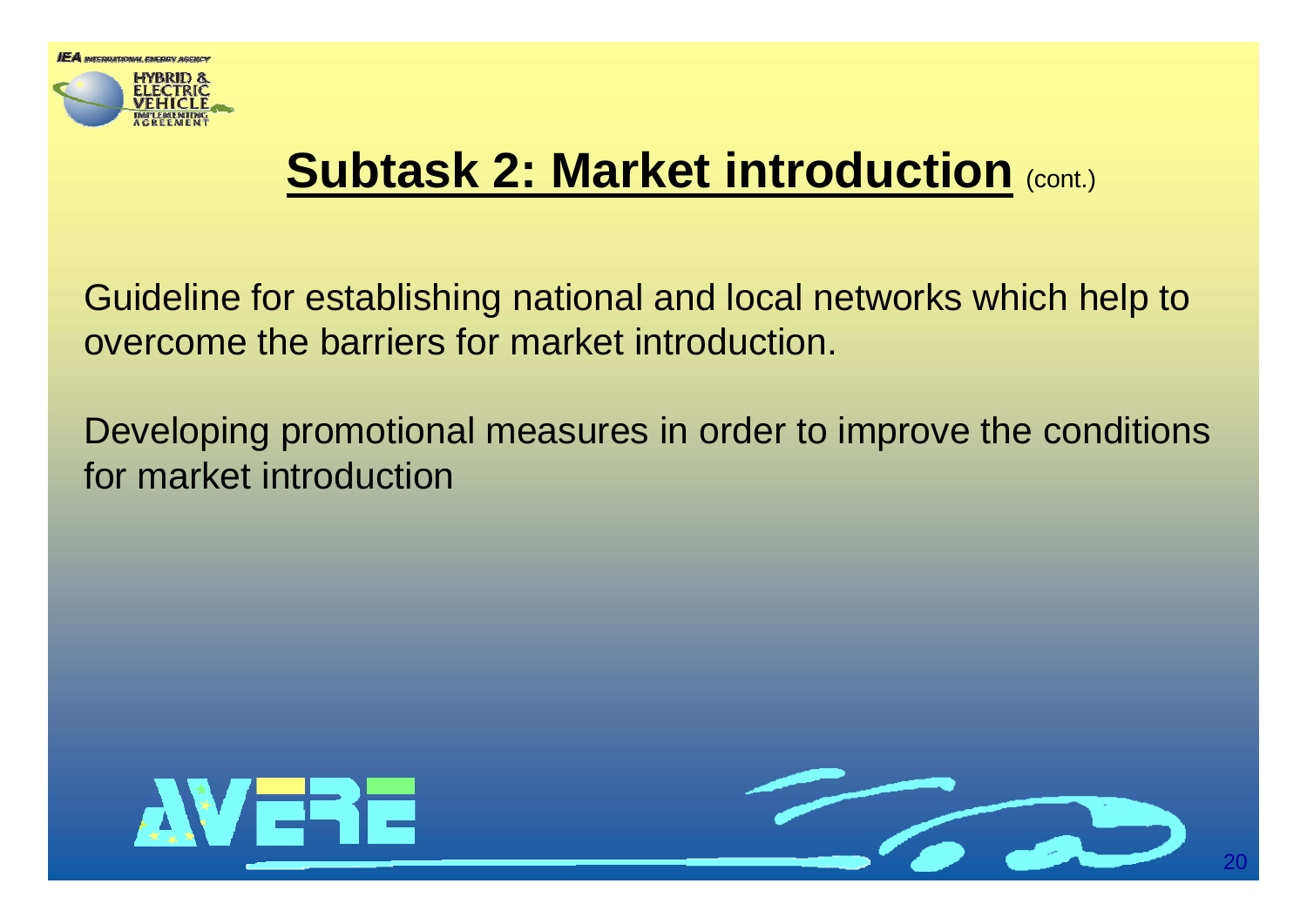

# **Subtask 3: Vehicle technology**

Define actual and desired requirements of electric and hybrid drive systems for two wheelers.

Identify elements of highest leverage (biggest increase of customer satisfaction for lowest amount of money).

Identify the main technological developments in related fields (batteries, electric drives, control electronics) and develop cost and performance curves over the next years (roadmap).

Identify off-board infrastructure (chargers, battery exchange stations) and define needed on-board technology standards to help higher dissemination of two wheelers.



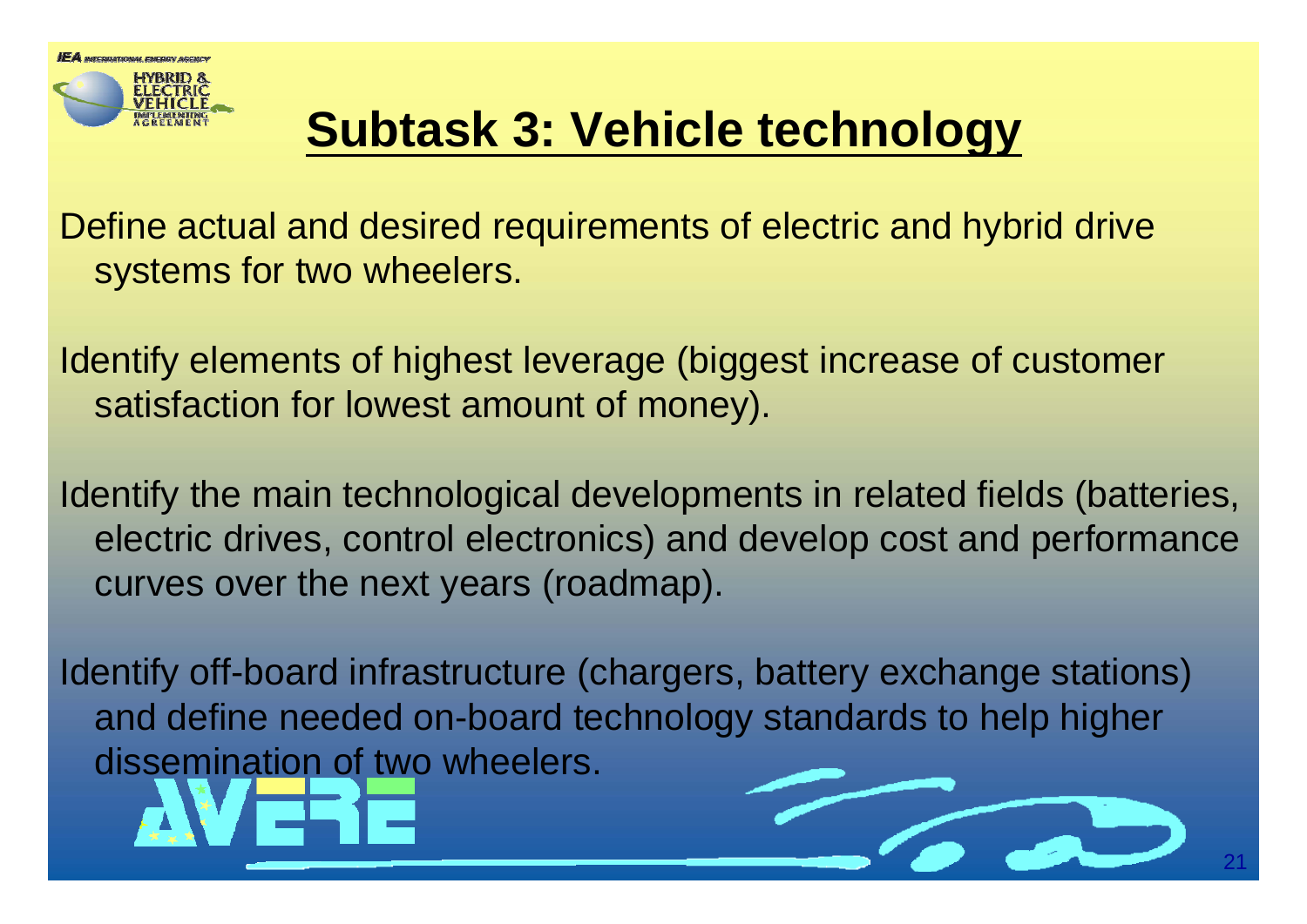**IEA** *NTERNATIONAL EMERI* 

## **Subtask 4: Infrastructure**

E-bikes: Safety of parking places. Adaptation of the existing road networks to the specific requirements of E-bikes (speed etc.).

E-scooters: Public charging infrastructure for users living in apartment houses with no access to sockets inside the house.

Environmental zones



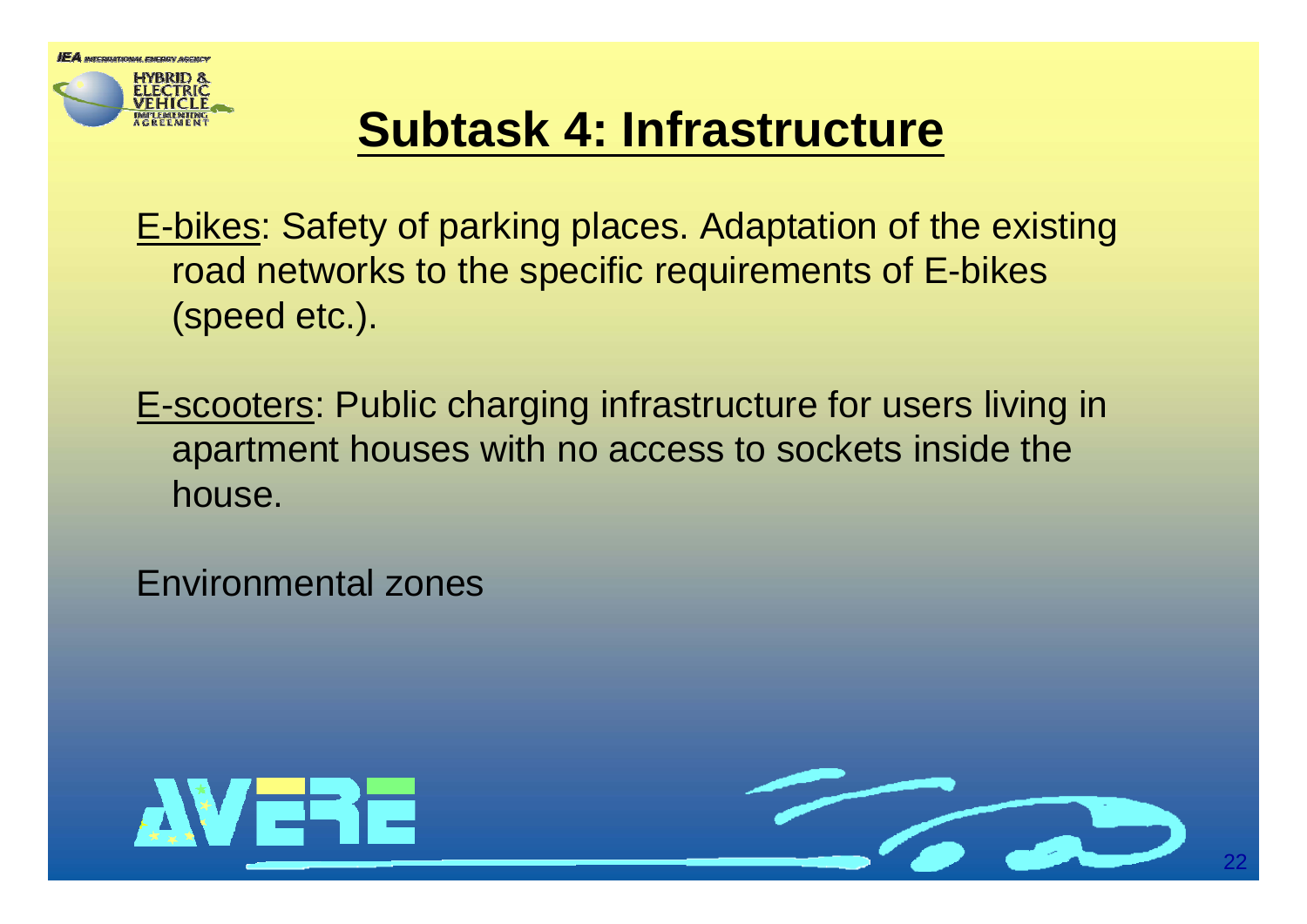# **Subtask 5: Sharing Experience**

Organizing meetings in combination with technical visits with the objective to:

- $\bullet$ Coordinate work progress
- $\bullet$ Establish a platform for sharing experience
- • Incl. technical visits to exhibitions, research institutes, manufacturers, demonstration projects etc**.**

Maximize benefit for participants in meetings and technical visits



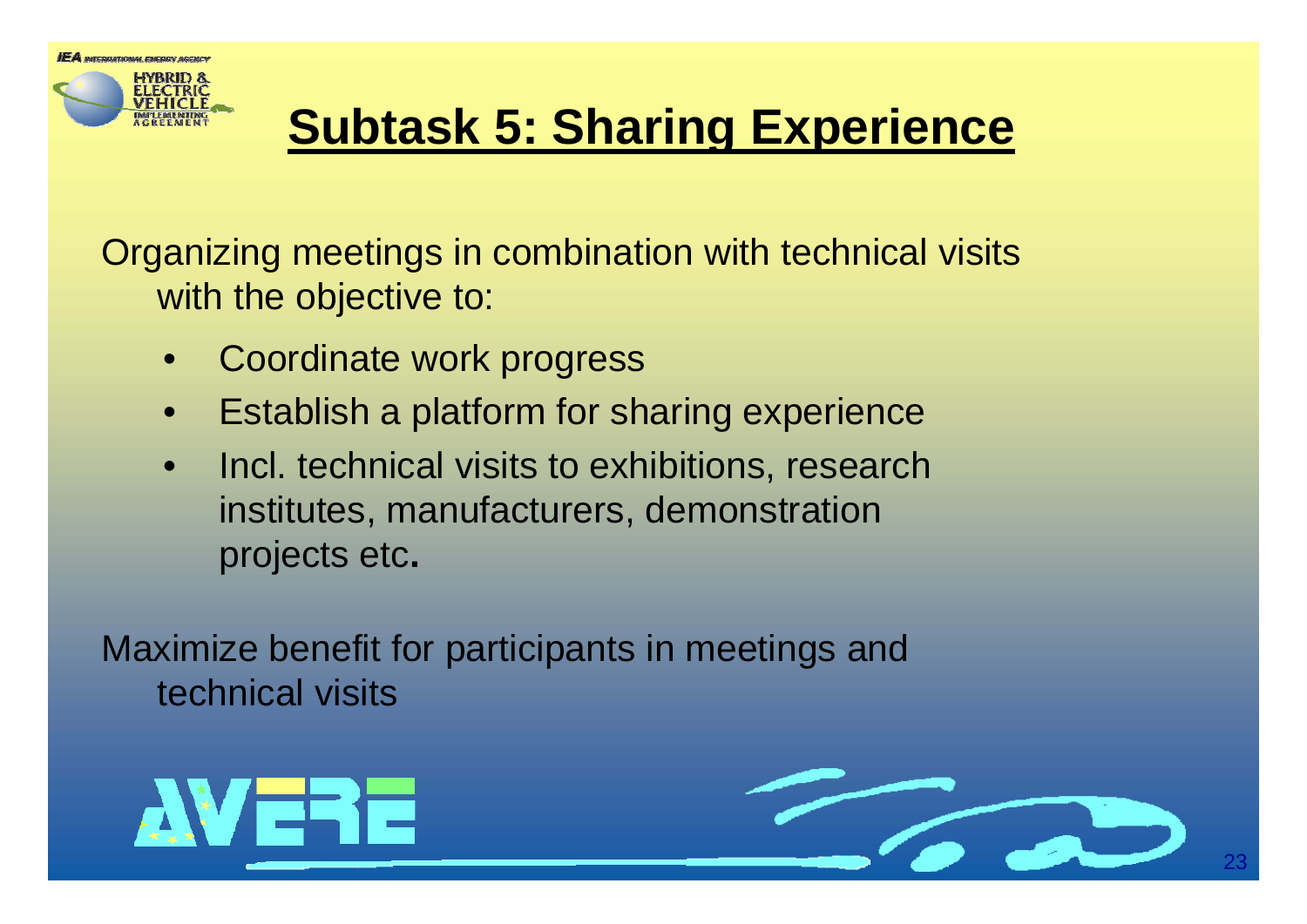**IEA** MEERNATIONAL EMERGY AGENCY



## **Levels of partnership**

| <b>1 Operating Agent</b>                  | <b>AVERE</b> |                |                                                  |
|-------------------------------------------|--------------|----------------|--------------------------------------------------|
| <b>5 Subtask Leaders</b>                  |              | 1              | <b>Market potentials</b><br><b>CycleElectric</b> |
| $\approx$ 30 Partners in 5 – 10 countries |              | 2 <sup>1</sup> | <b>Market introduction</b><br><b>NewRide</b>     |
| $\approx$ 10 Sponsors                     |              | 3 <sup>1</sup> | Vehicle technology<br><b>ITRI</b>                |
| $\approx$ contact list                    |              | $\overline{4}$ | <b>Infrastructure</b><br>Tba                     |
|                                           |              | 5 <sub>5</sub> | <b>Sharing experience</b><br><b>AVERE</b>        |
|                                           |              |                |                                                  |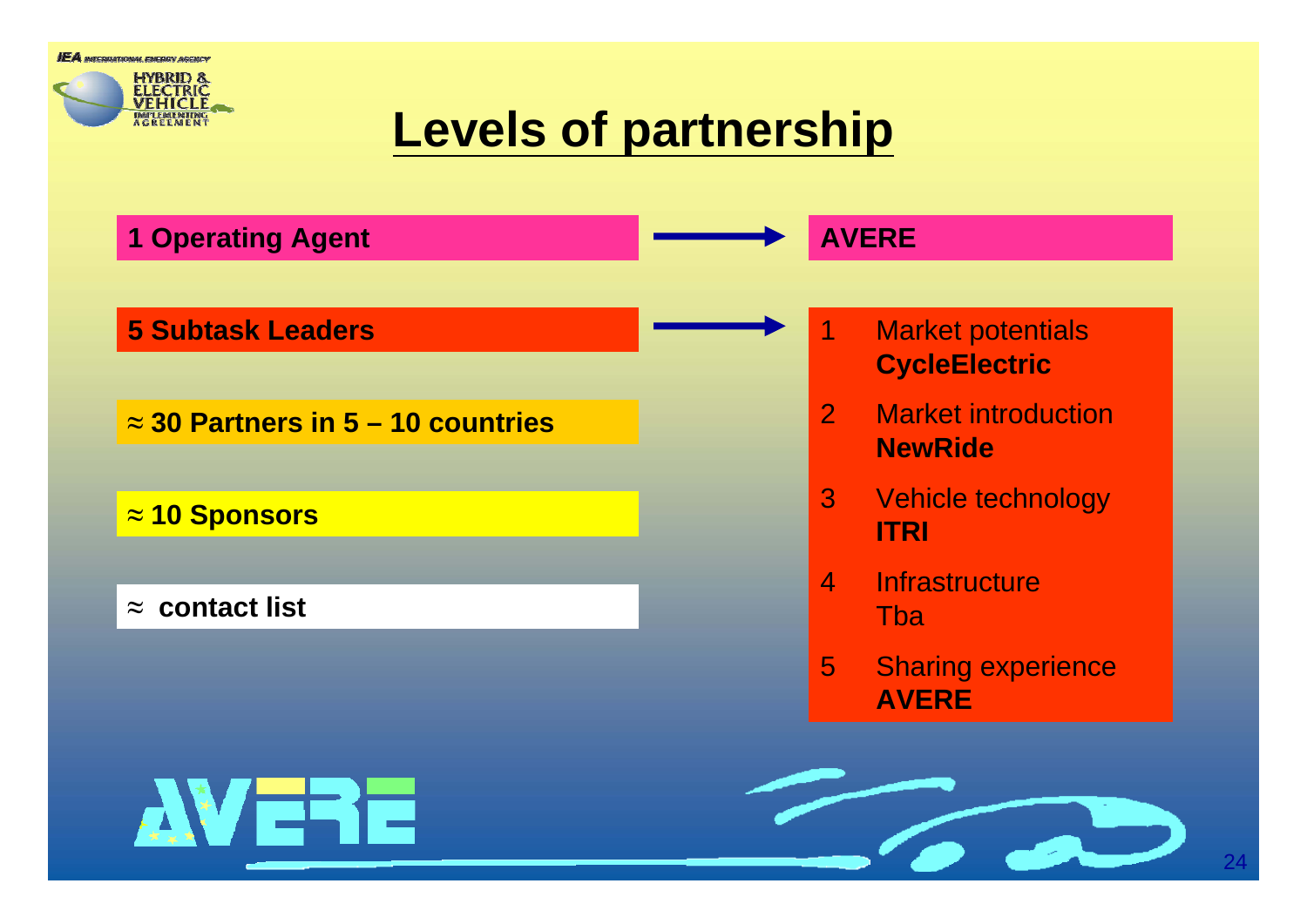### **Contracting Parties, Partners and Sponsors**

**IA-HEV member statesAustriaBelgium FinlandFranceItaly The NetherlandsSwedenSwitzerlandUSA**

**Member states of IA- HEV, participating for EURO 5 000 each, are Contracting Parties**

**All partners from such a country participate for free as Partners**

**Interested parties from outside a Contracting Party participate as Sponsor for EURO 3'000** 

**p.a.**

**Providing input to subtask work:**

•**Labour cost**

**Attend experts meetings (at least two per year):**

- •**Travel cost**
- •**Labour cost**
- •**No fees at technical meetings**

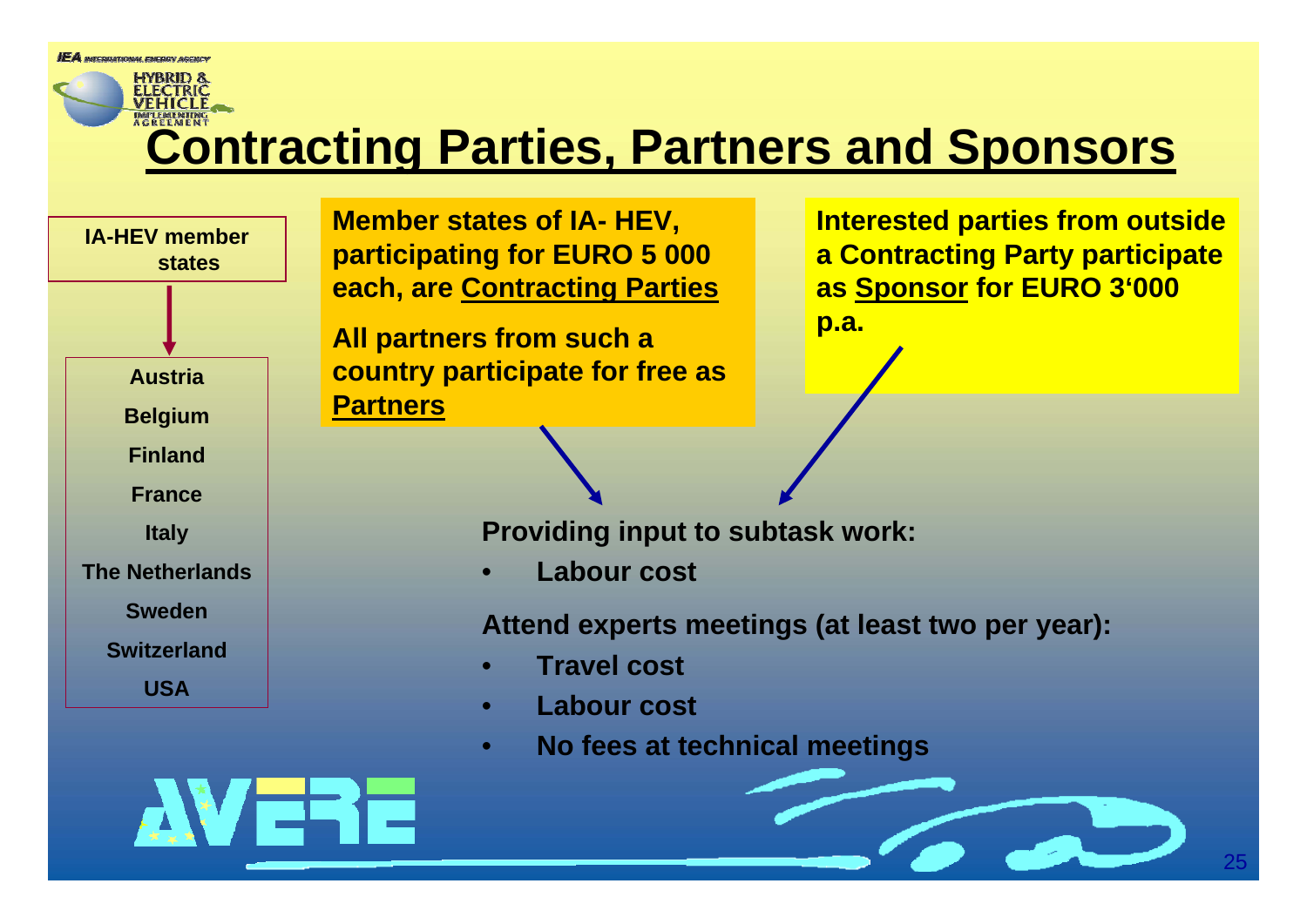

# **Benefits for governments**

- $\bullet$ Learning from experience in other countries and cities
- $\bullet$  Host meetings: Present programmes to an international audience
- $\bullet$ Collaboration with domestic industry in market introduction
- $\bullet$ Insight in worldwide state of the art and trends
- $\bullet$ Arguments for justification of support
- $\bullet$ Learn from simple 2 wheeler technology for bigger vehicles



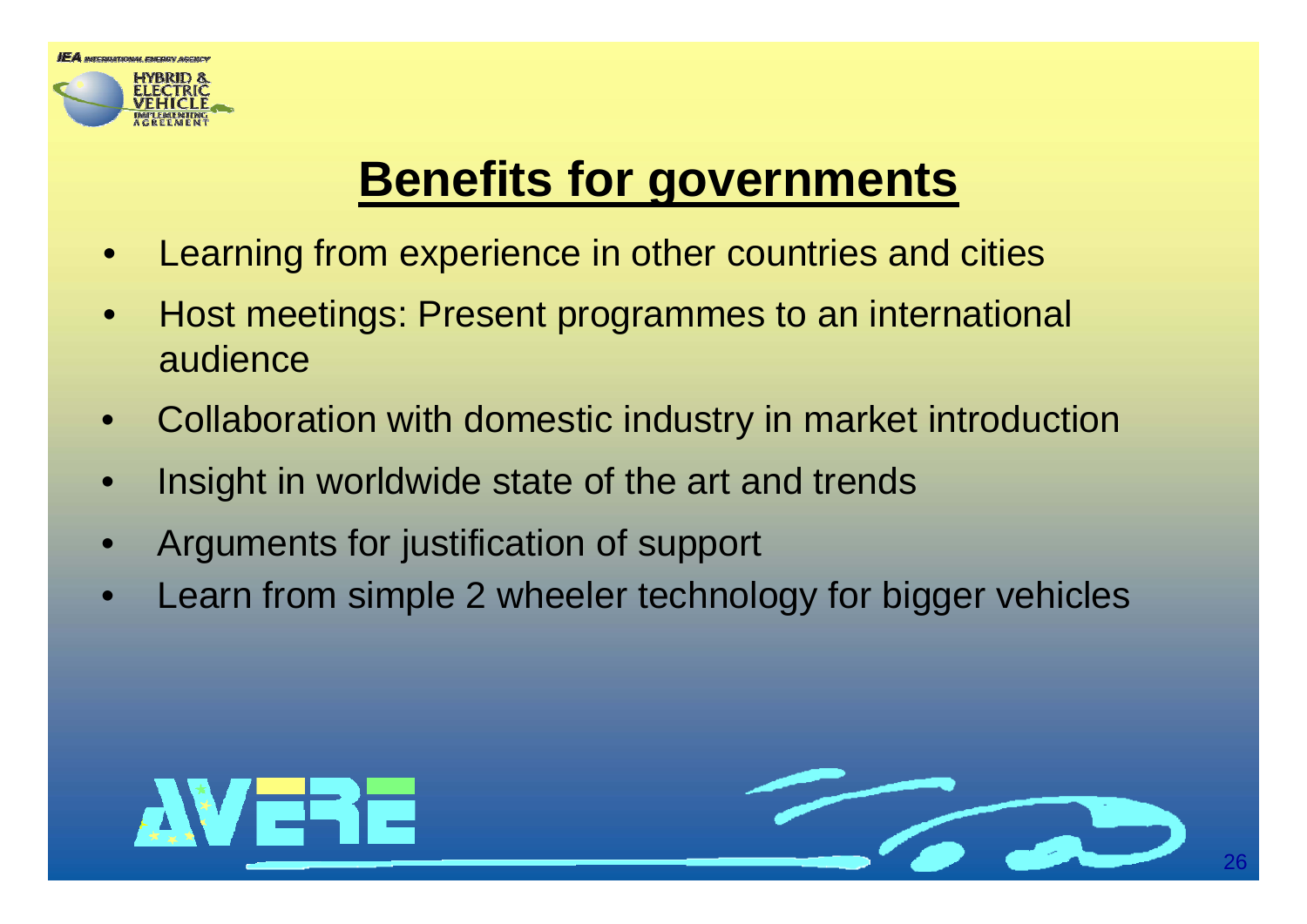

# **Benefits for industry**

- $\bullet$ Market success factors
- $\bullet$  External conditions for market introduction in foreign countries
- $\bullet$ Contact to industrial partners
- $\bullet$ Worldwide market overview
- $\bullet$ Technology trends (confidentiality!)
- $\bullet$ Present their company to wider audience (technical visits)
- $\bullet$ Contact to government



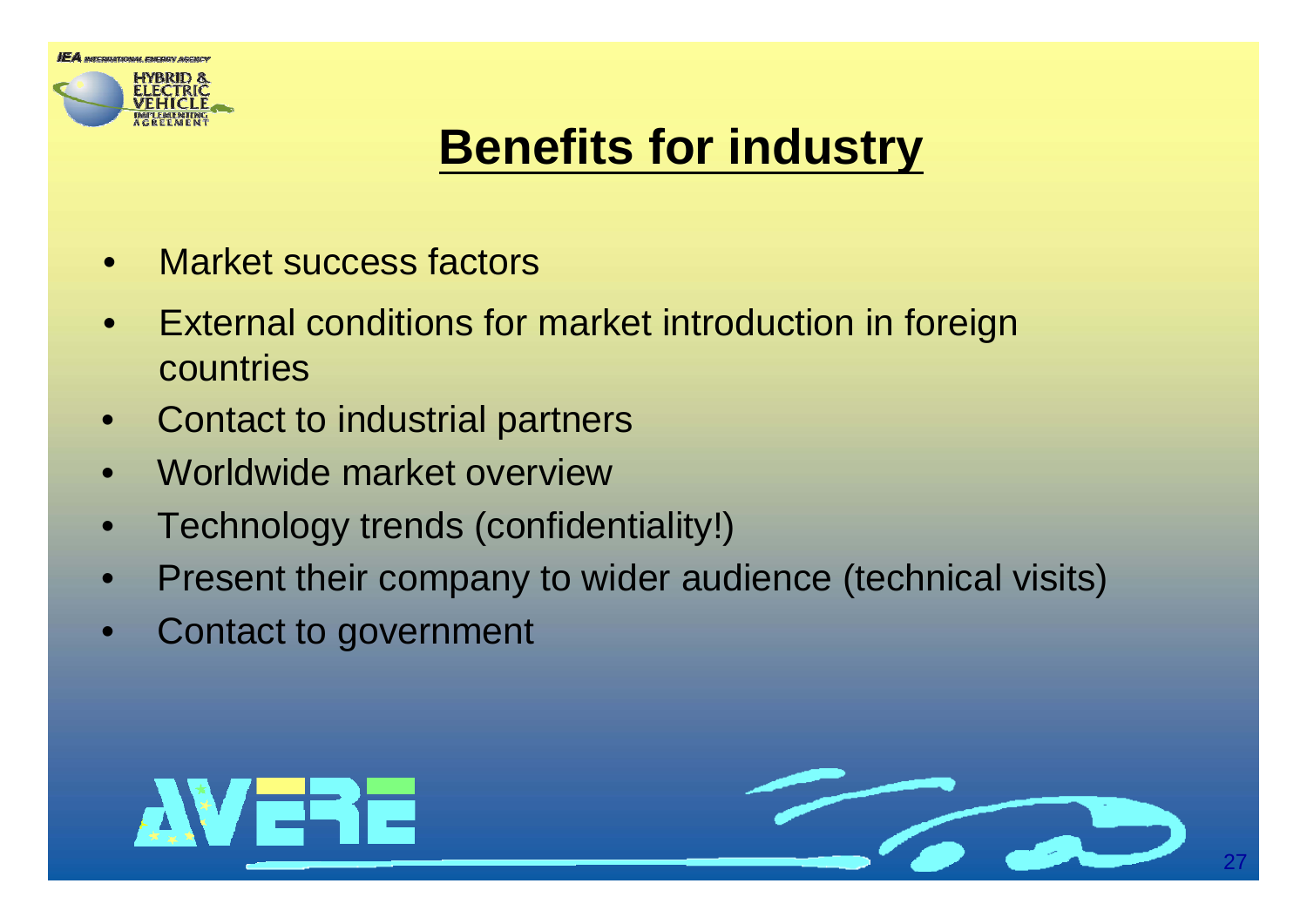

### **Support by governments**

- $\bullet$ Product standards, homologation
- $\bullet$ Regulations (restricted access to inner cities etc.)
- $\bullet$ **Infrastructure**
- •Independent and reliable information (websites etc.)
- •Exhibitions with Ride&Drive
- •Demonstration projects
- •Electric two wheelers in governmental fleets
- •**Subsidies**



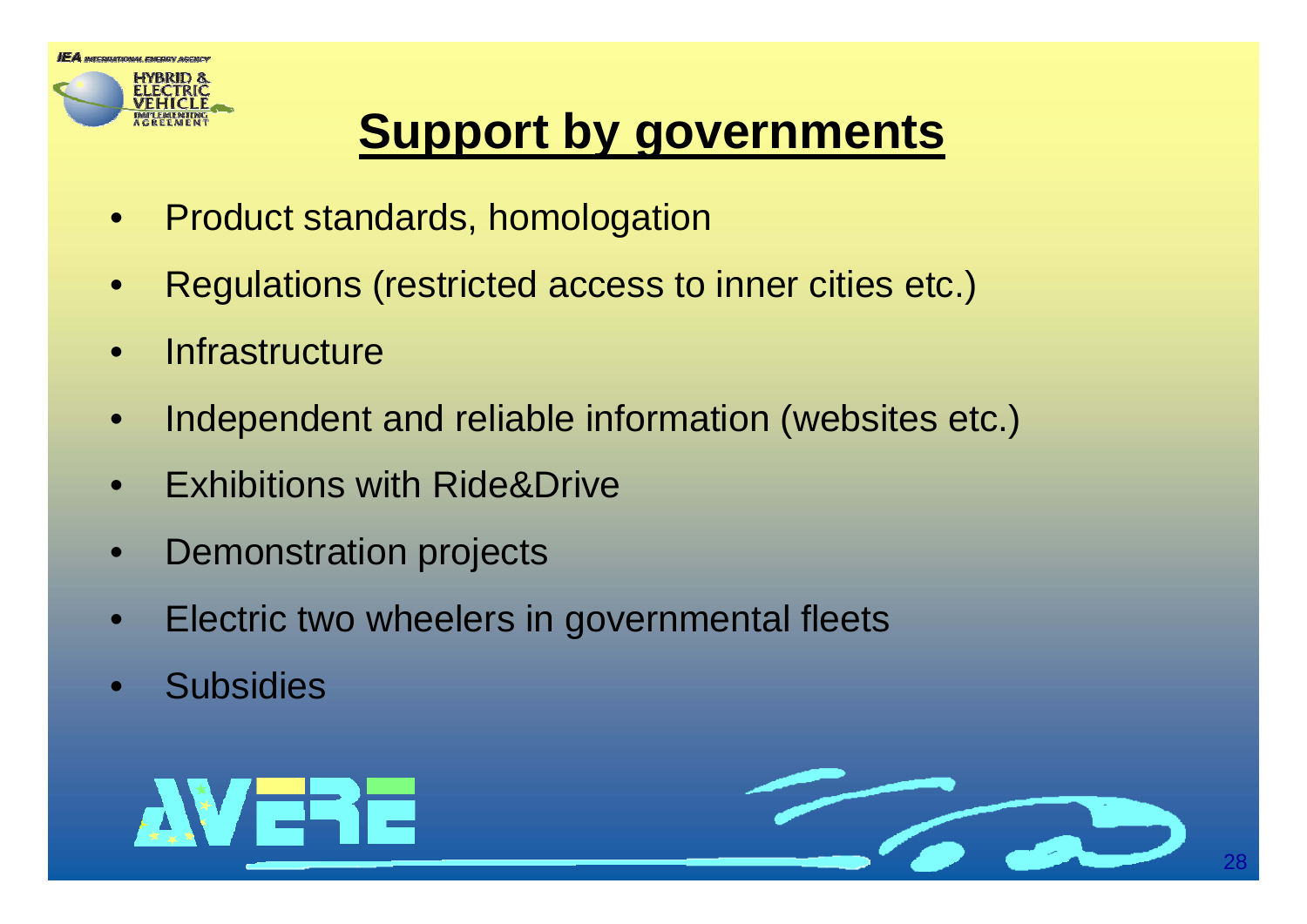

### **Events for experts meetings**

2006 Mar 8-11 Taipei Cycle Show: Kick-off meeting Oct 22-28 Electric Vehicle Symposium EVS-22, Yokohama2007 Mar / Apr AVERE conference (Europe) 2007 Dec Electric Vehicle Symposium EVS-23, **California** 

**AVERE**